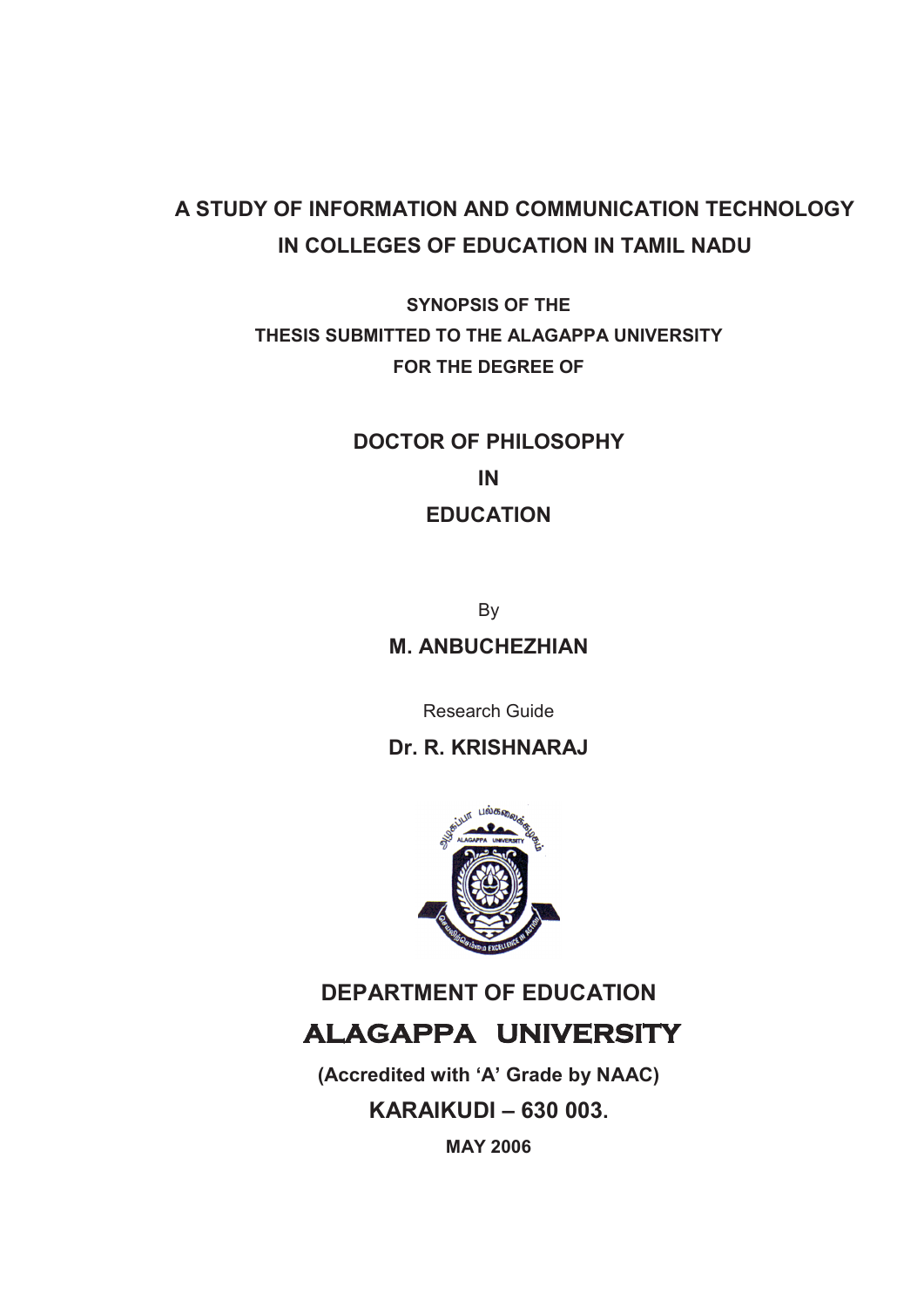# **SYNOPSIS**

- 1. Introduction
- 2. Statement of the Problem
- 3. Contribution of the Study to Knowledge
- 4. Research Questions
- 5. Objectives of the Study
- 6. Scope of the Study
- 7. Title of the Study
- 8. Operationalisation of Variables
- 9. Epitome of Literature Scanning
- 10. Assumptions of the Study
- 11. Hypotheses of the Study
- 12. Research Strategy
- 13. Research Method
- 14. Research Tools
- 15. Sample of the Study
- 16. Data Collection Procedures
- 17. Application of Statistical Techniques
- 18. Delimitations of the Study
- 19. Major Findings of the Study
- 20. Implications of the study
- 21. Suggestions for Further Research
- 22. Conclusion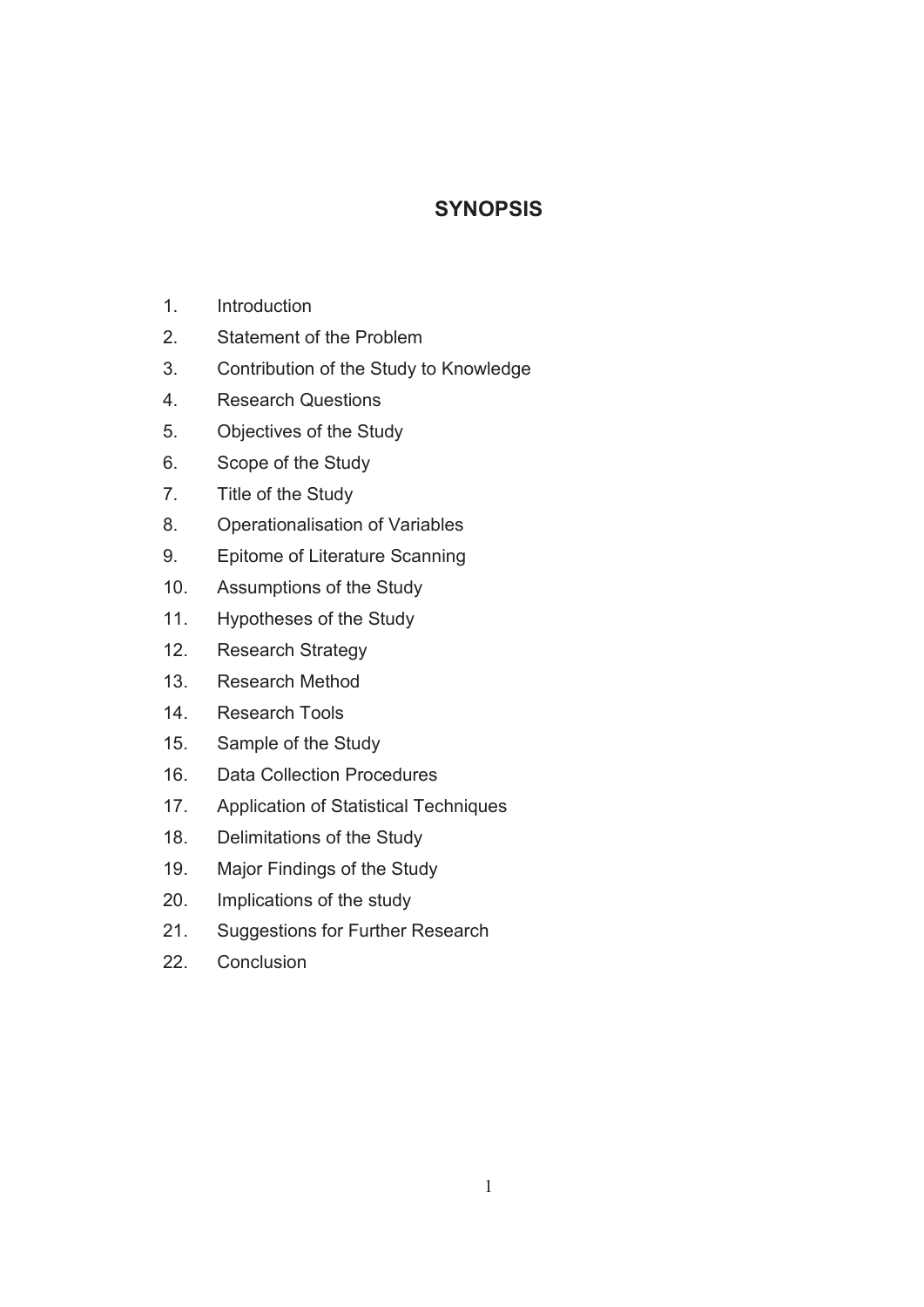# **SYNOPSIS**

#### **1. Introduction**

 Education combines intellectual growth with the socialization of the individuals and paves the way for enhanced awareness, greater openness, ability and courage to question, and creative power to search for solution. Education in other words, must lead a life-long process of development exploration, within its two dimensions, the one being the self and the other being the community and the wider society. Teaching is a complex activity, it needs systematization for effective delivery of information; otherwise, the learning may not be effective. To ensure better information delivery, teachers have to understand the dynamics of the teaching – learning process. As yesterday's knowledge becomes obsolete today, new technologies, new methods and practices help the teacher design the instruction in a systematic way. In this context, the emergence of Information and Communication Technology (ICT) has ushered in a new era. It has influenced every sector of the society, that is, trade, industry, science, technology including education. The emergence of ICT is not only affecting teaching style but also influencing the learning style, whereby a student becomes the explorer of information and independent knowledge worker. The ICT has immense power to enhance personalized learning.

 Having realized the importance of ICT, the NCERT has come out recently with a school curriculum framework wherein it has been emphasized to integrate ICT in school education. Integration of ICT in school education is not possible without the teachers who have the competence in techno-pedagogic dimensions of ICT. The NCTE – an apex body in the area of Indian teacher education is also stressing the importance of ICT in teacher education. It is because ICT has tremendous potential for education. ICT enables a teacher teach efficiently and effectively.

 Information and communication technologies (ICTs) exemplified by the internet and interactive multimedia are obviously of great significance for teacher education. The integration of ICTs in education in general and teacher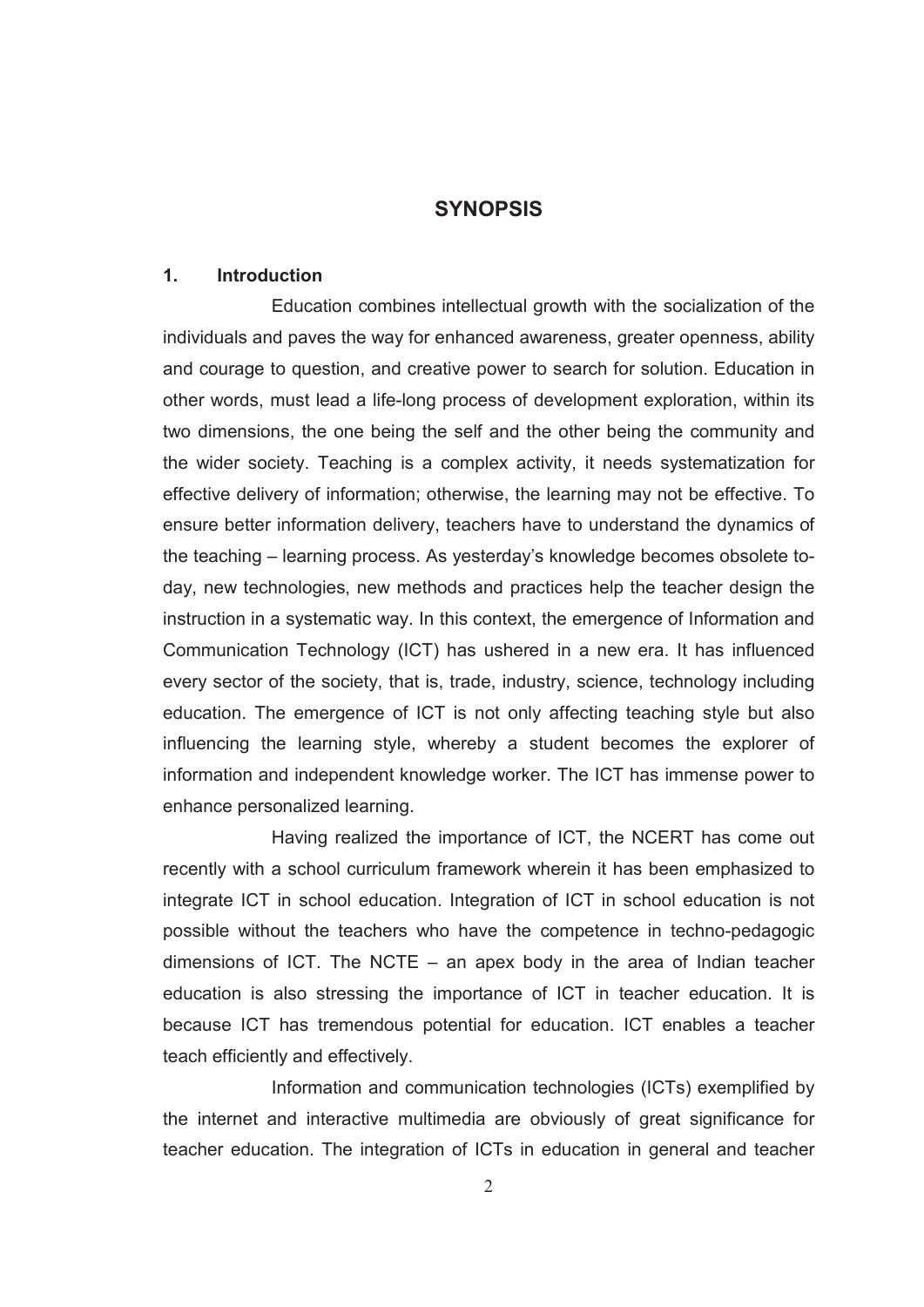education in particular is the need of the day. ICT is not only an essential tool for teachers in their day to day work, but it also offers them opportunities for their professional development.

 Information and communication technology is a major factor in shaping the new global economy and producing rapid changes in society. Within the past decade, the new ICT tools have fundamentally changed the way people communicate and do business. They also have the potential to transform the teaching – learning roles of students and teachers in the learning process.

 In ICT era, the learners have moved from the old practice of memorizing facts to discovering data and information and synthesizing them for problem solving. ICT makes research more convenient and sufficient. The learners learn the subjects at their own pace and convenience in the quickest possible time, through ICT. Having realized the importance of ICT in India, the NCTE has made information and communication technology literacy a compulsory component of the secondary preservice teacher education. With the implementation of this decision, the students of B.Ed. and M.Ed will acquire ICT literacy and have experience in preparing lesson plans in multimedia, accessing off-line resources, document creation and of communication using e-mail etc. For all these to happen, it will be essential that teacher educator himself/herself is an ICT literate and feels confident in using ICT in teacher education. The 21<sup>st</sup> century requires teacher educators as e-content assemblers and persons familiar with ICT tools. In this present research, an attempt is made to study five aspects of information and communication technology in the colleges of education (namely, availability, awareness, attitude, internet utilization and problems while using internet) and the outcomes of the research would definitely help the colleges of education cope with the challenges of the  $21<sup>st</sup>$  century, thanks to the outbreak of information and communication revolution.

#### **2. Statement of the Problem**

 Science and technology have provided innumerable comforts to the society, thereby elevating the standard of living of the masses. The growth of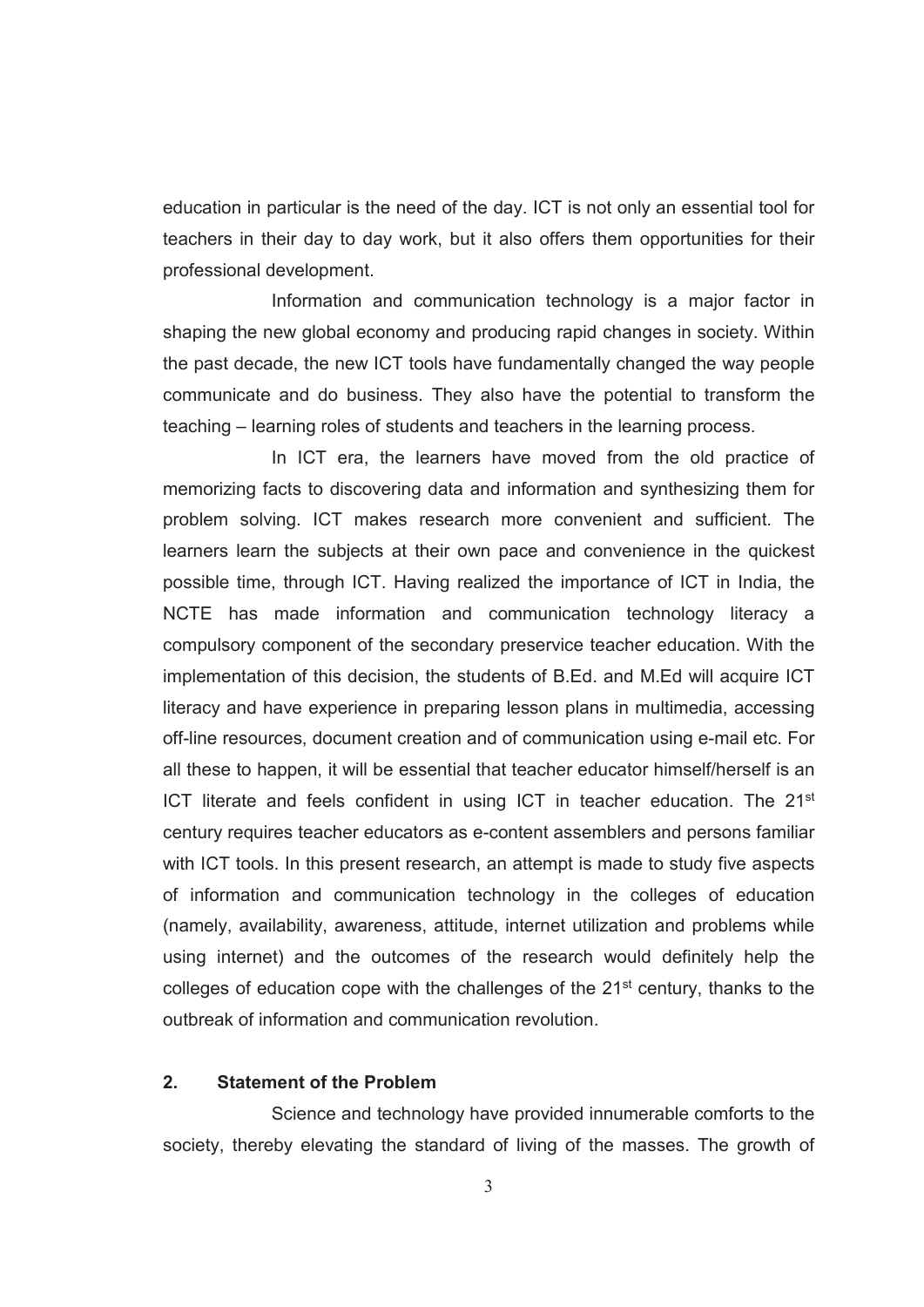human civilization is achieved through technological revolution. The information and communication technology (ICT) has made major inroads in educational system in general and teacher education in particular. As a result, the traditional methods of teaching and learning have been relegated to background giving room to information and communication – based teaching, learning and evaluation approaches. The National Council for Teacher Education (NCTE) in India, in order to meet the challenges posed by science and technology, has initiated concrete actions of incorporating such technological revolutions in teacher education system. A series of such programmes of action on the part of the NCTE aim at achieving overall efficiency and effectiveness of the system besides making teaching-learning process a pleasurable and joyful activity for the teacher educators and student teachers. In this context, it is worthwhile to understand the availability of information and communication technology devices in the colleges of education; it is worthwhile to understand the awareness of teacher educators and student teachers in information and communication technology, their attitude towards the concept, the extent of utilization of internet services by the teacher educators and student teachers and problems encountered while making use of internet services. Thus an attempt is made to explore the five stated aspects of information and communication technology at the teacher education level.

#### **3. Contribution of the Study to Knowledge**

Educational research can play three major roles  $-$  a) a 'leading' role in which research leads to decision – making policy, b) a 'supportive' role in which research contributes to existing policies and practices and c) a 'following' role in which research follows on the lines of the findings ("Improving Linkages between Research and Education Reform", Report of Regional Seminar 1990, International Cooperation in Education, NIER, Japan). The findings of the present study may contribute to knowledge in the above three directions.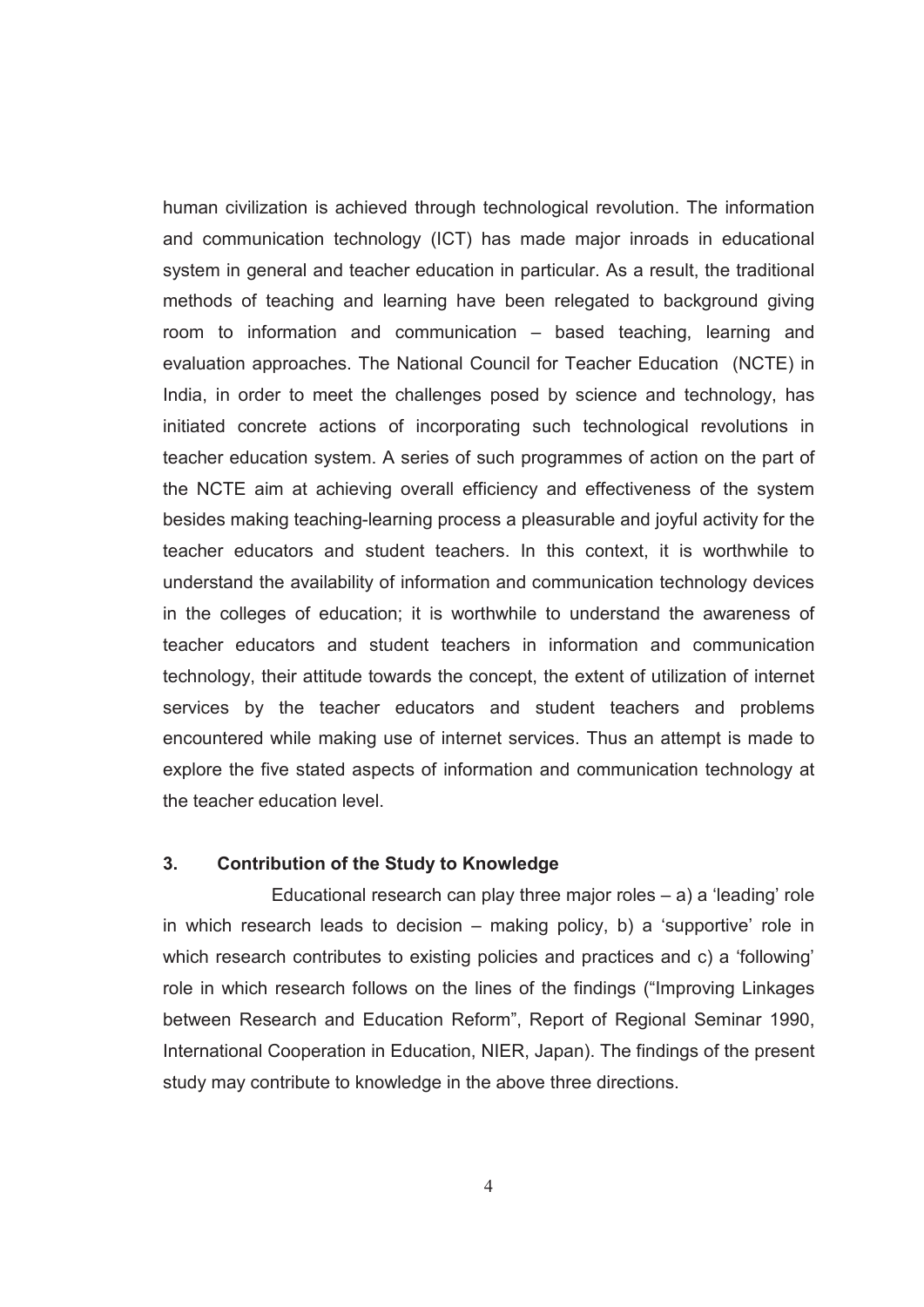#### **Leading Role**

 The present study aims at finding out the five aspects of information and communication technology – availability, awareness, attitude, internet utilization and problems faced while using the internet. No doubt, information and communication technology plays a crucial role in shaping the educational system of a nation. It is observed that the educational system has been revolutionized as a result of application of information and communication technology. It is pointed out that educational objectives could be easily achieved through information and communication technology.

 It is stated that the development of a nation depends upon its scientific and technological policy formulated from time to time. So also, in the case of teacher education. The present teacher education system requires such a technological policy that aims at promoting good educational practices, creating desirable learning environment and achieving desired goals and objectives.

 In this respect, the present study will help the National Apex Bodies such as the National Council for Teacher Education (NCTE), National Council for Educational Research and Training (NCERT) and the University Grants Commission of India evolve needed technology policy related to teacher education. Such a step on the part of the statutory bodies may ensure academic excellence in the portals of teacher education institutions.

#### **Supporting Role**

 The outcomes of the present study will help the universities, NCTE, the UGC, the curriculum planners and the government in order to realize the role of information and communication technology in the teacher education system. As a quality assurance measure, the study may enable the colleges of education identify the extent of application of information and communication technology in the teacher preparation programmes and the measures needed to strengthen information and communication technology facilities in such colleges.

 The present study may highlight the deficiencies in the application of information and communication technology if any, and suggest appropriate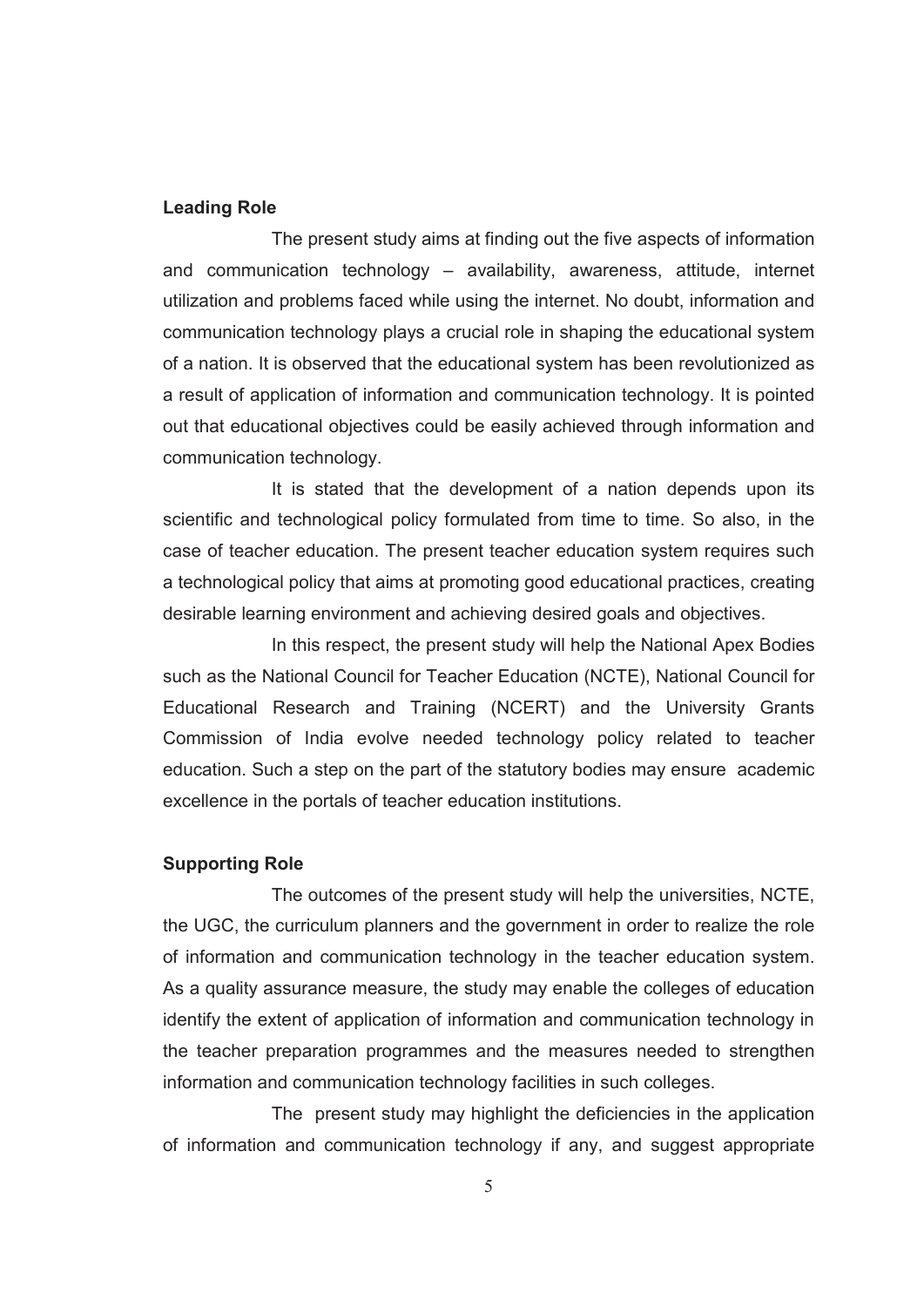measures for the effective application of ICT in the teacher preparation programmes.

 Further, the present study may provide information regarding the status of such colleges of education in ICT awareness, ICT availability, Internet utilization, ICT attitude and the problems encountered in utilizing internet in the teaching – learning environment. This kind of feedback may help the management of the colleges to chalk out appropriate strategies in creating ICT awareness, utilizing internet, developing attitudes towards ICT, utilizing internet services for education and problems while utilizing internet services for education purpose. A measure taken in the direction of strengthening ICT components may ensure quality improvement in education.

#### **Following Role**

 The present study will provide scope for promising research in the selected area, namely, information and communication technology. The present study will provide scope for further exploration of research in information and communication technology in terms of its conceptualization and replication of the study in other places and the primary teacher education and pre-primary teacher education levels. Information and communication technology has more potentialities for further exploration in all branches of knowledge. The present study will help in evolving a body of organized knowledge in information and communication technology and provide scope for further exploration of research activities towards this direction.

#### **4. Research Questions**

 In the course of investigating the problem, the following research questions are set forth:

1) Do the colleges of education in Tamil Nadu have information and communication technology laboratory facilities?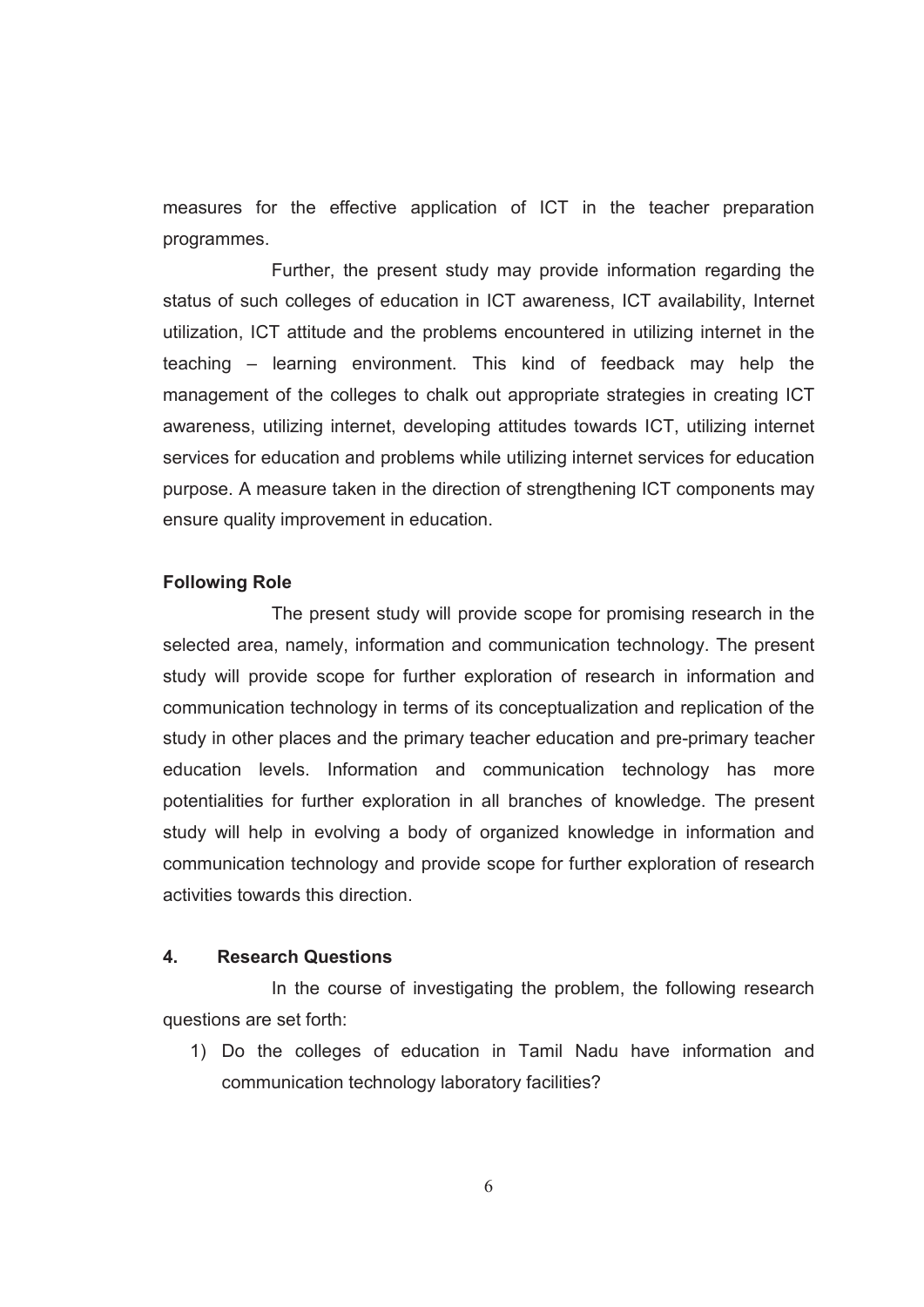- 2) Have the teacher educators and student teachers sensitized the importance and relevance of information and communication technology and its judicious application in the teaching – learning environment?
- 3) Have they shown any preliminary interest in understanding and employing the information and communication technology?
- 4) Have they developed positive attitude towards information and communication technology as a result of their sensitization and understanding of information and communication technology?
- 5) Are information and communication technology laboratory facilities provided by the colleges of education for benefit of the teacher educators and student teachers?
- 6) Have the teacher educators and student teachers availed the information and communication technology facilities provided in the colleges of education?
- 7) Do they face any problems while making use of information and communication technology facilities for their educational purposes?
- 8) Do they differ in their sensitization of information and communication technology, in their awareness, attitude, in the extent of utilization of internet and problems encountered while making use of internet on the basis of certain institutional and individual related variables?
- 9) Are there any variations among the colleges of education in the five aspects of information and communication technology namely, ICT availability, ICT awareness, ICT attitude, internet utilization and internet usage problem?

# **5. Objectives of the Study**

The following are the major objectives of the study:

1) To study the availability of information and communication technology facilities in the colleges of education.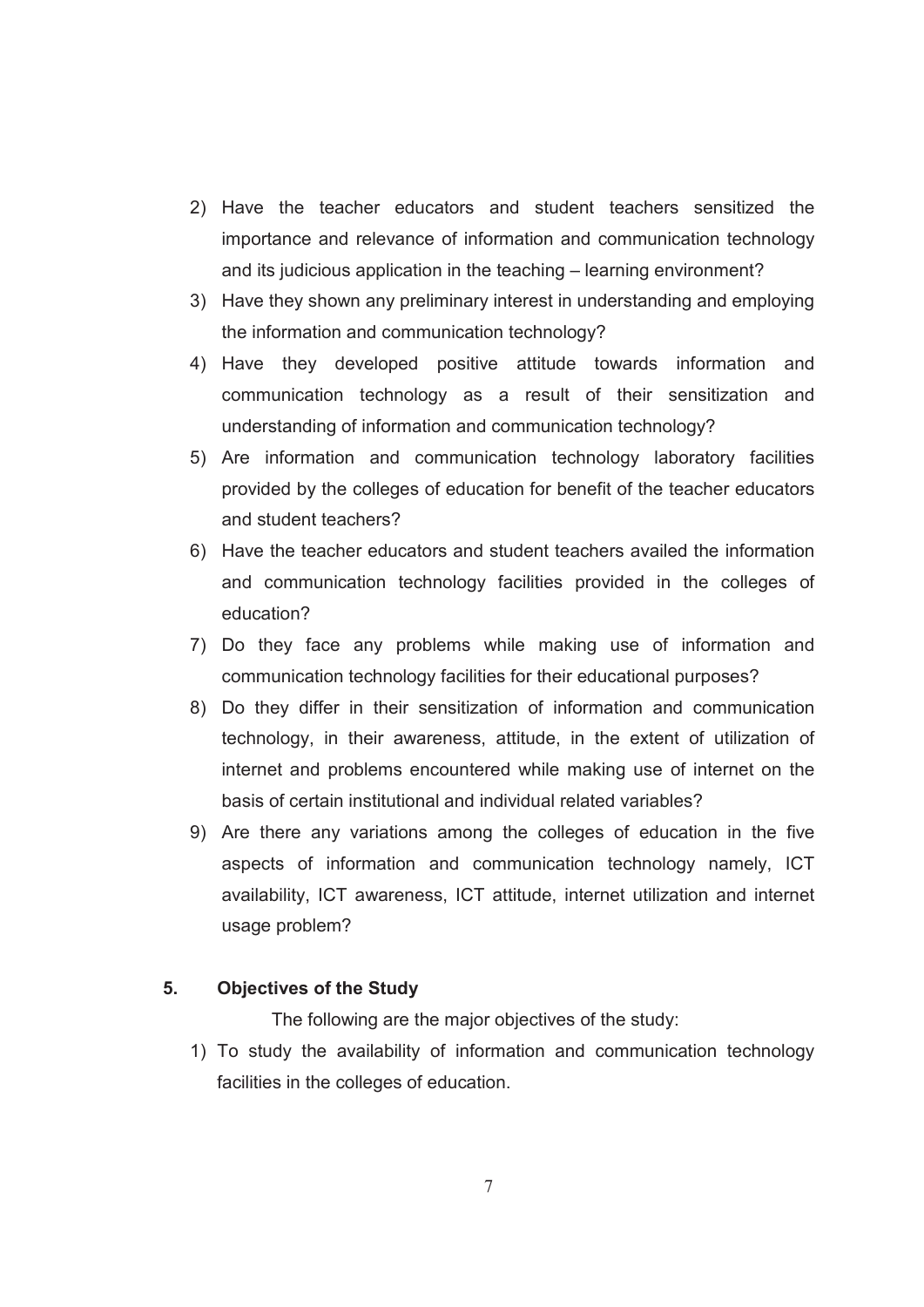- 2) To study whether the teacher educators and student teachers in the colleges of education have awareness about information and communication technology.
- 3) To find out the attitude of teacher educators and student teachers in the colleges of education towards information and communication technology.
- 4) To find out the extent of internet utilization by the teacher educators and student teachers in the colleges of education.
- 5) To study the problems experienced by the teacher educators and student teachers in utilizing internet services.
- 6) To compare the colleges of education in Tamil Nadu in terms of ICT awareness, ICT availability, ICT attitude, internet utilization and the problems in the utilization of internet services.
- 7) To find out whether the teacher educators in the colleges of education differ in their awareness and attitudes towards ICT, utilization of internet and facing problems while making use of internet services on the basis of certain institutional and individual related variables.
- 8) To find out whether the student teachers in the colleges of education differ in their awareness and attitudes towards ICT, internet utilization and facing problems while making use of internet services on the basis of certain institutional and individual related variables.

#### **6. Scope of the Study**

 The present investigation aims at analyzing the five aspects of information and communication technology. The first aspect is concerned with the availability of information and communication technology tools in the colleges of education. The investigation tries to give answer to the question about the level of information and communication technology tools available in the colleges of education in Tamil Nadu.

 The second aspect is concerned with information and communication technology awareness. The investigation tries to give answer to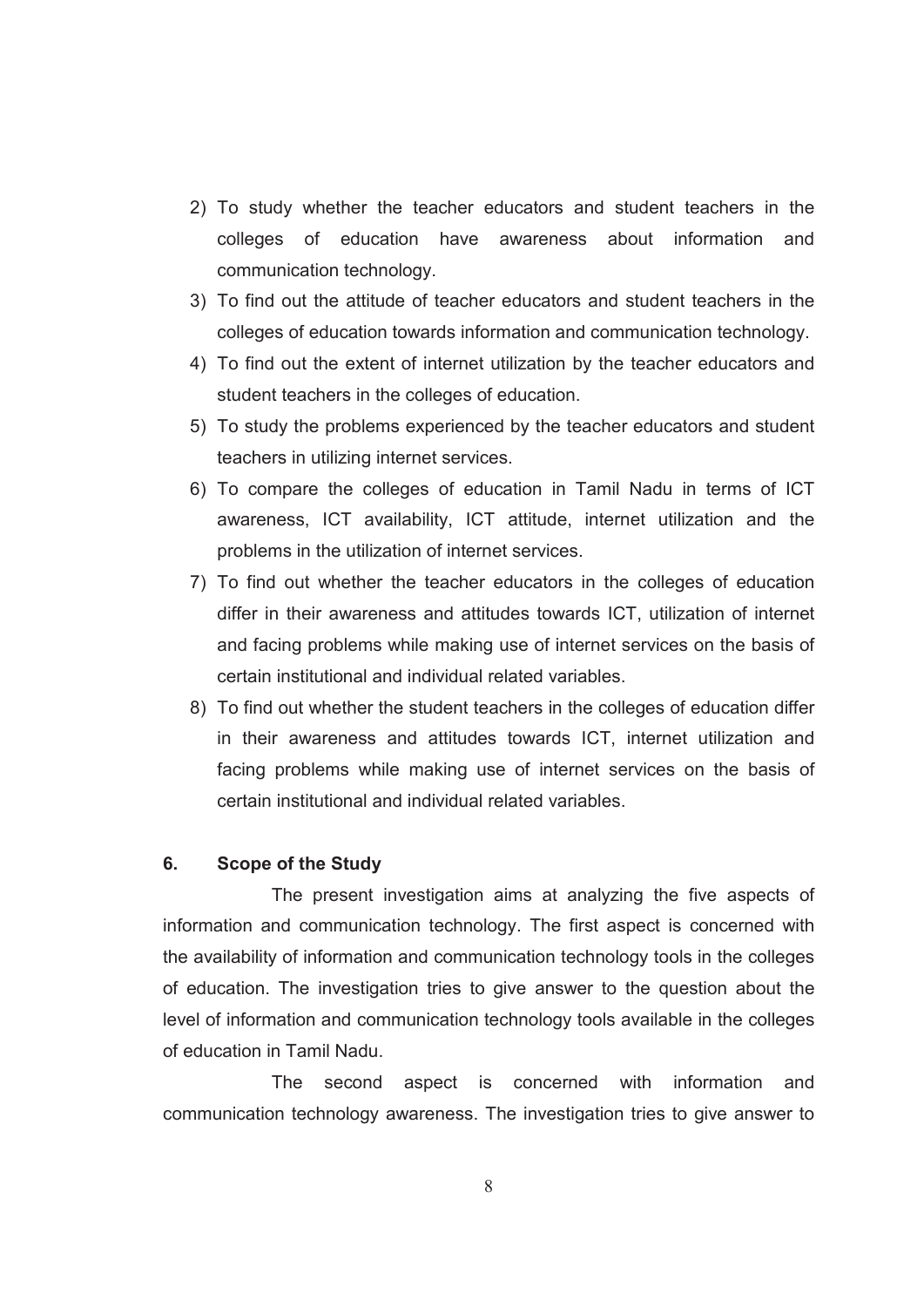the question about the level of information and communication technology awareness among the teacher educators and student teachers.

The third aspect of enquiry is related to the attitude of teacher educators and student teachers towards information and communication technology.

 The fourth aspect of enquiry is related to the extent of internet utilization by the teacher educators and student teachers. Here, various internet services are studied.

 In the last aspect, attempts are made to find out the problems faced by the teacher educators and student teachers while utilizing internet services for their educational activities.

 For studying these five aspects, sixteen colleges of education in Tamil Nadu are selected. The teacher educators in the colleges of education of the above sixteen colleges of education and the student teachers who are pursuing their B.Ed. courses of study in the above sixteen colleges of education are selected and the five aspects of information and communication technology are studied by collecting data from the teacher educators and student teachers of sixteen colleges of education. The study may provide a first hand status of knowledge about ICT and this may help to identify the strengths and weaknesses in the application of ICT in the colleges of education. A good feedback will certainly help greater application of ICT in the colleges of education.

# **7. Title of the Study**

 The title of the present research study is precisely stated below: "**A STUDY OF INFORMATION AND COMMUNICATION TECHNOLOGY IN COLLEGES OF EDUCATION IN TAMILNADU**".

#### **8. Operationalisation of Variables**

The meaning of important terms used in the study is given below: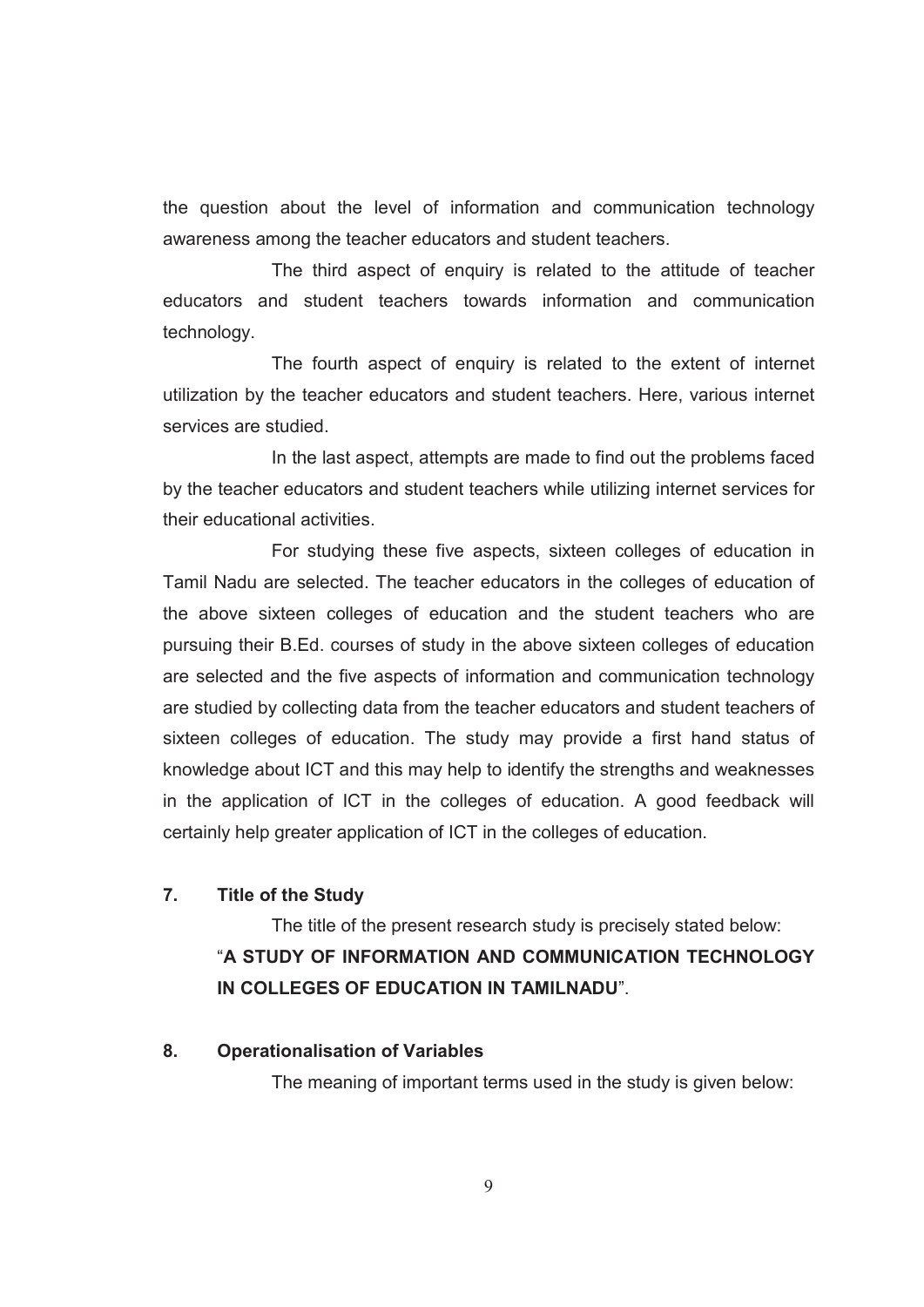#### **Information and Communication Technology**

 Information and communication technology means the use of hardware and software for efficient management of information (i.e.) storage, retrieval, processing, communication, diffusion and sharing information for social and economic upliftment. Putting the "C" in the middle of the IT is important to emphasize that it is not just about "techie" matters, but is relevant to everyone whose job involves communication. 'Computer technology' and 'communication technology' are the two main supporting pillars of this technology.

#### **Internet**

 Internet is defined as worldwide network of computer communication via on agreed upon protocol (rules for exchange of information). It provides access to the most diversified sources of information hosted by individuals and various organizations world wide on a vast network of servers.

#### **College of Education**

 A college specializing in the initial and in-service training of teachers, usually offering B.Ed. degree .

#### **Teacher Educators / Teachers**

The teaching staff who are working in the departments of the colleges selected and conducting teaching, research, in-service and extension activities are designated as 'Teacher Educators' or 'Teachers'.

# **Student Teachers / Students**

 The learners who are pursuing Bachelor degree course of study in education in the colleges of education are designated as 'Student Teachers' or 'Students'.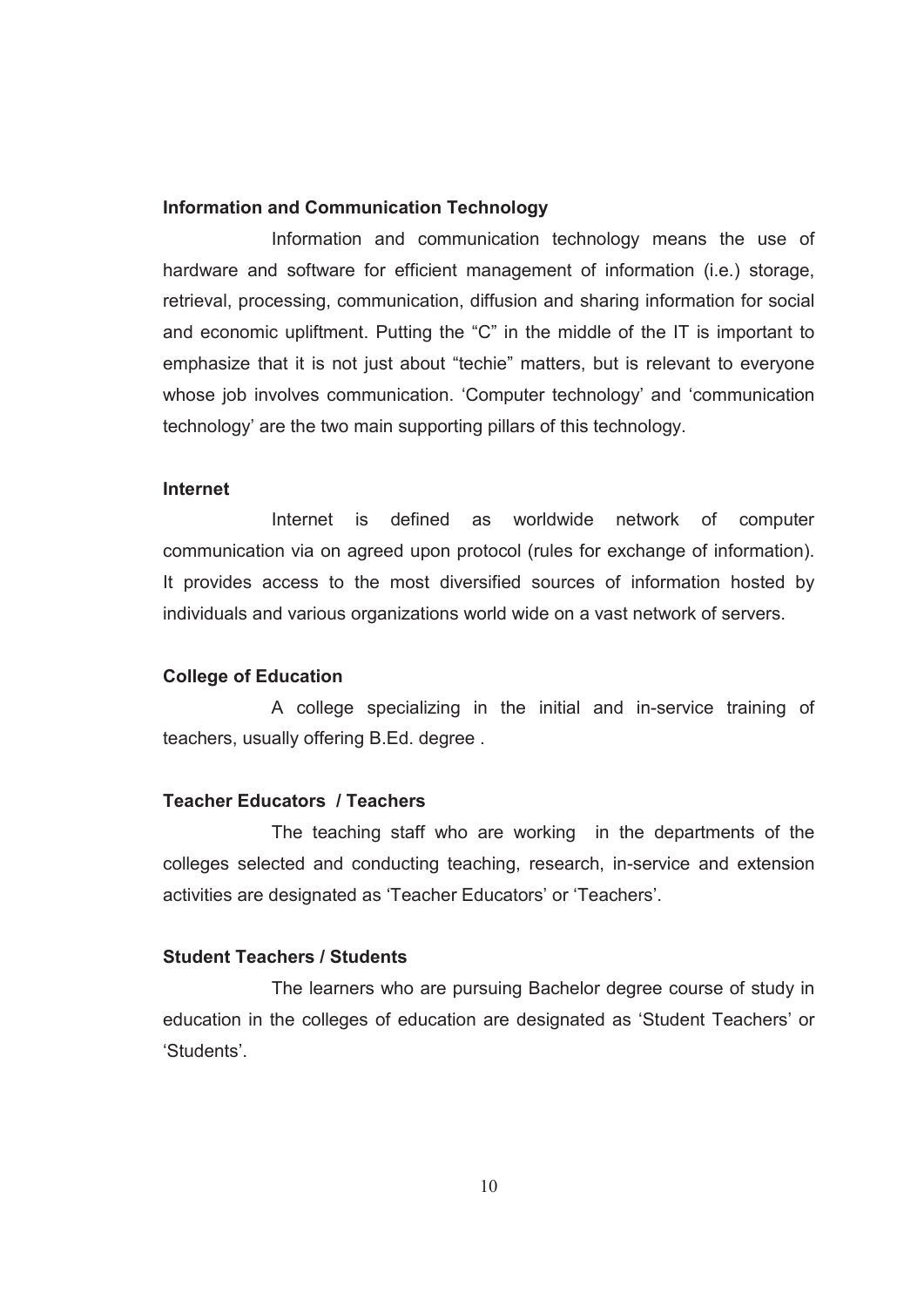#### **9. Epitome of Literature Scanning**

 The review of related literature in information and communication technology reveals that information and communication technology as a tool has totally transformed educational scenario in general and teacher education in particular in India and abroad. The review has pointed out the shift of learning mode on the part of the learners and the greater impact of information and communication technology on higher education. **Febry and Higge** (1997) found that teachers have innate dislike for change; they do not want to see a change in their roles as brought out by technology. Further the teachers lack training in the application of ICT. **Goel, Chhya Goel and Malgar** (2002) found that every teacher training institute needs to have an ICT laboratory.

 **Le Gallasis and Tricia** (2001) found that ICT had the potential to provide cost effective and efficient training. **Higgins and Steve** (2001), **Christies and Michael** (2002), **Rudd and Peter** (2001) found that there are clear possibilities for improving learner's understanding using ICT's; ICT is a powerful tool for teaching and learning. But enhances the learning experience; a clear linkage is made between the patterns of thinking and positive use of ICT. **Torgerson** (2002) found that teaching of spelling by using computer software proved to be effective rather than conventional teaching of spelling. **Kankaanranta Marja** (2001) found that teachers had a need for formal and informal support in the use of ICT. **Ramsay Grant (**2001) found that government funding for ICT in schools should be linked to demonstrable improvements in student learning outcomes. **Drijvers Paul** (2001) **Goodison and Terry** (2002) found that ICT tools turned out to be fruitful in the interpretation of student behavior; staff commitment plays a pivotal role in successful integration of ICT into the teaching and learning. Many researchers have explored the possibility of applying information and communication technology at school, higher education and teacher education levels. **Maki Jukka** (2001) found that ISDN – Video conferencing has solved many education problems in rural areas.

 A few studies are reported about e-books and e-text books. **Versaware** (2001) found that learners read about 25 % slower from computer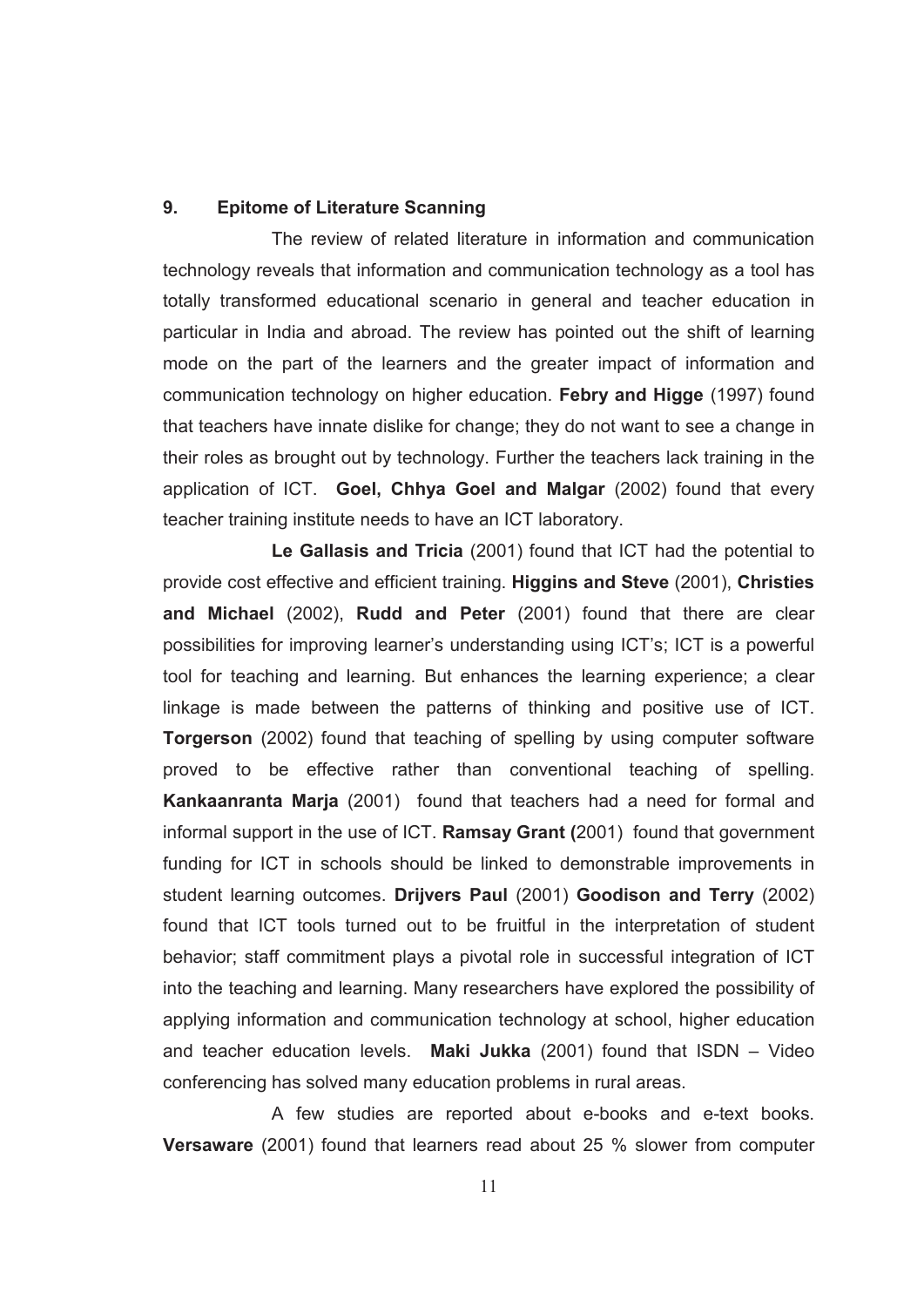screen than from printed paper. Further, e-text books could be more interesting than print-text books. **Eric Simon** (2001) found supremacy of e-books over print media.

 **Karsenti, Thierry** (2002) found that e-mail allowed teachers to have more efficient and less time consuming communications with parents. **Smith and Mark** (2002) found greater utilization of web-pages; the web-pages are easily used and readily accessible to students. **Ne Lumpkin** (1997) found that teachers have positive attitude towards the multimedia presentations.

 From the review of related literature, it was found that internet has also attracted the attention of researchers. **Le Jang** (1997) found that internet application was widely used by learners. It was found that 78 % of the respondents used the internet for learning purposes. **Jacobson Robert** (1995) stated that more expenditure was involved for internet use in colleges and universities. **Avani Maniar and Deboling Talapatra** (2002) found greater use of internet for class assignment in comparison to research work and other educational purposes. **Richardson Eric** (1995) found greater role of internet in colleges and universities. **Jacobson Robert** (1994) found the positive effect of internet on learning. According to **Praft David** (2002), internet was used to a greater extent for the preparation of lessons. **Baheerathan** (2004) found lesser internet awareness among the teachers of mathematics at high school level.

 **Relgram Anderson** (1999) reports that ICt as a tool promotes constructivism among children and supports others for life-long learning. The study of **Becta and Manitoba** (2000) revealed that the use of ICT resources across curricular areas prove that students exhibit substantial improvement in learning.

 **Helayne Leslie** (1995) explored the effects of multimedia literacy tool on first grade reading and writing achievement. The study concluded the effectiveness of multimedia as a powerful tool for enhancing reading and writing in young learners. The study of **Sakamota Takashi** (2002) revealed the greater contribution of information and communication technology in virtual universities. **Ariwa Ezendu** (2002) found the use of ICT to provide online student support.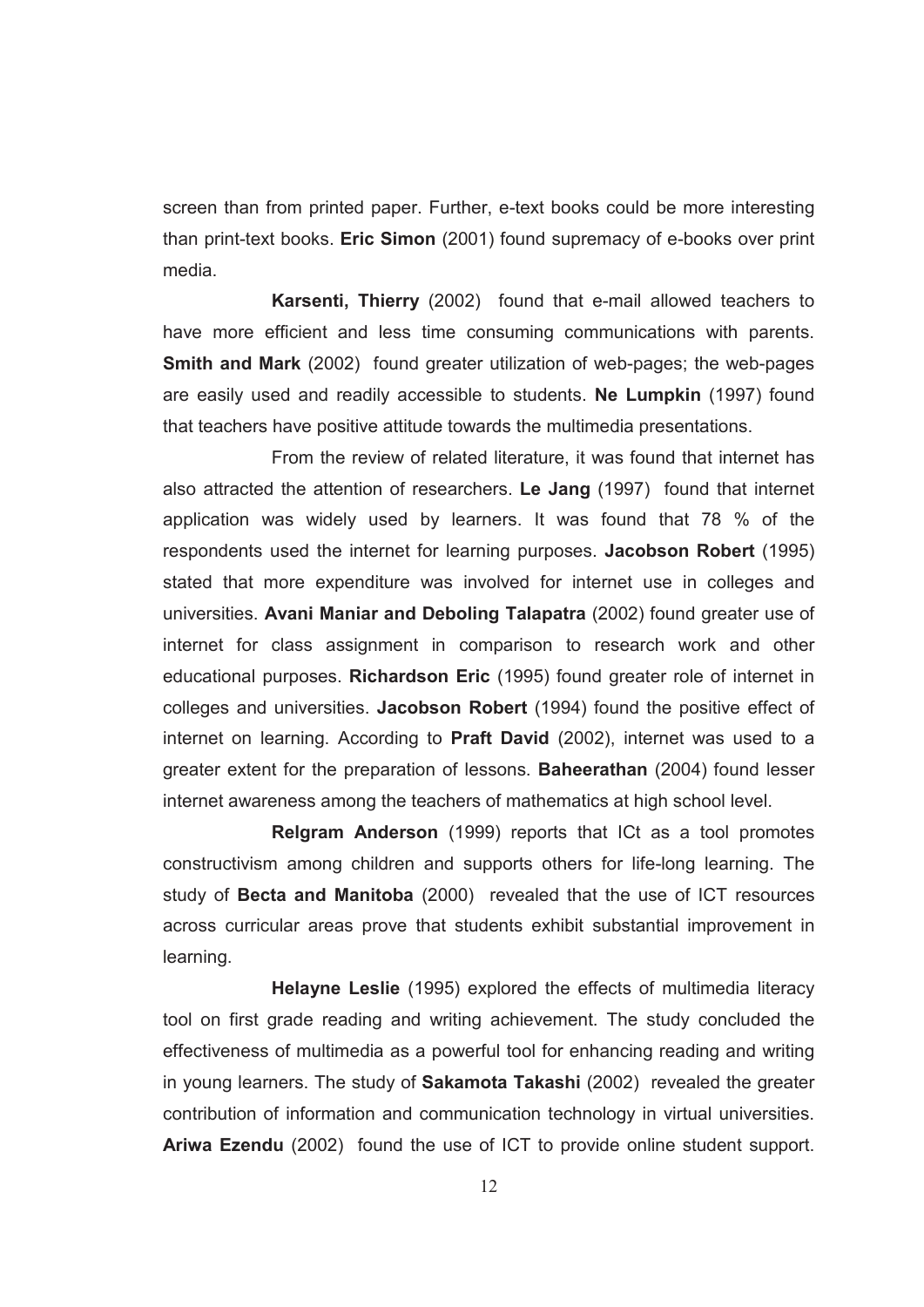**Diezen Agnes** (2002) found that young women are moving away from ICT occupations; only 50 % who had ICT training found ICT related jobs.

 **Kirk Jenny and Kirk Gordon** (2002) found that ICT courses attract new learners. Learners described a variety of benefits from their ICT courses. They gained the confidence to learn something else; they had a positive experience that was informative, interesting and fun; about half the learners who enrolled on short ICT courses progressed to another ICT courses. The study of **Hammond and Michael** (2003) revealed that i) ICT would be good for students, ii) teachers were influenced by past teaching experiences, iii) teachers were not motivated by material rewards. **Cuckle Pat and Clarke** (2002) found that student teachers face difficulties with access to computers. **Oden and Michael** (2002) found that i) leading produces of ICT products and services have a relatively weak presence, ii) lack of information combines with access barriers limits the effective adoption of ICT, iii) ICT hardware, software and connectivity integration is under – supplied by the market, especially in rural areas, iv) ICT access and capacity barriers create disadvantage situation against economic development in rural areas. **Robertson and John** (2002) found that the ICT is not is not in growing use in the professional practice in Scottish and English primary schools. **Anna Raja** and **Nima Joseph** (2005) found that 68% teacher trainees possess high level of attitude towards ICT. **Subbiah** (2005) found that attitude of teacher educators towards ICT is quite positive.

#### **10. Assumptions of the Study**

The following are the basic assumptions of the study:

- i) It is assumed that information and communication technology facilities are available in the colleges of education in Tamil Nadu.
- ii) It is assumed that information and communication technology plays a vital role in colleges of education in the teaching – learning environment.
- iii) Information and communication technology is useful to both the teacher educators and student teachers in the colleges of education.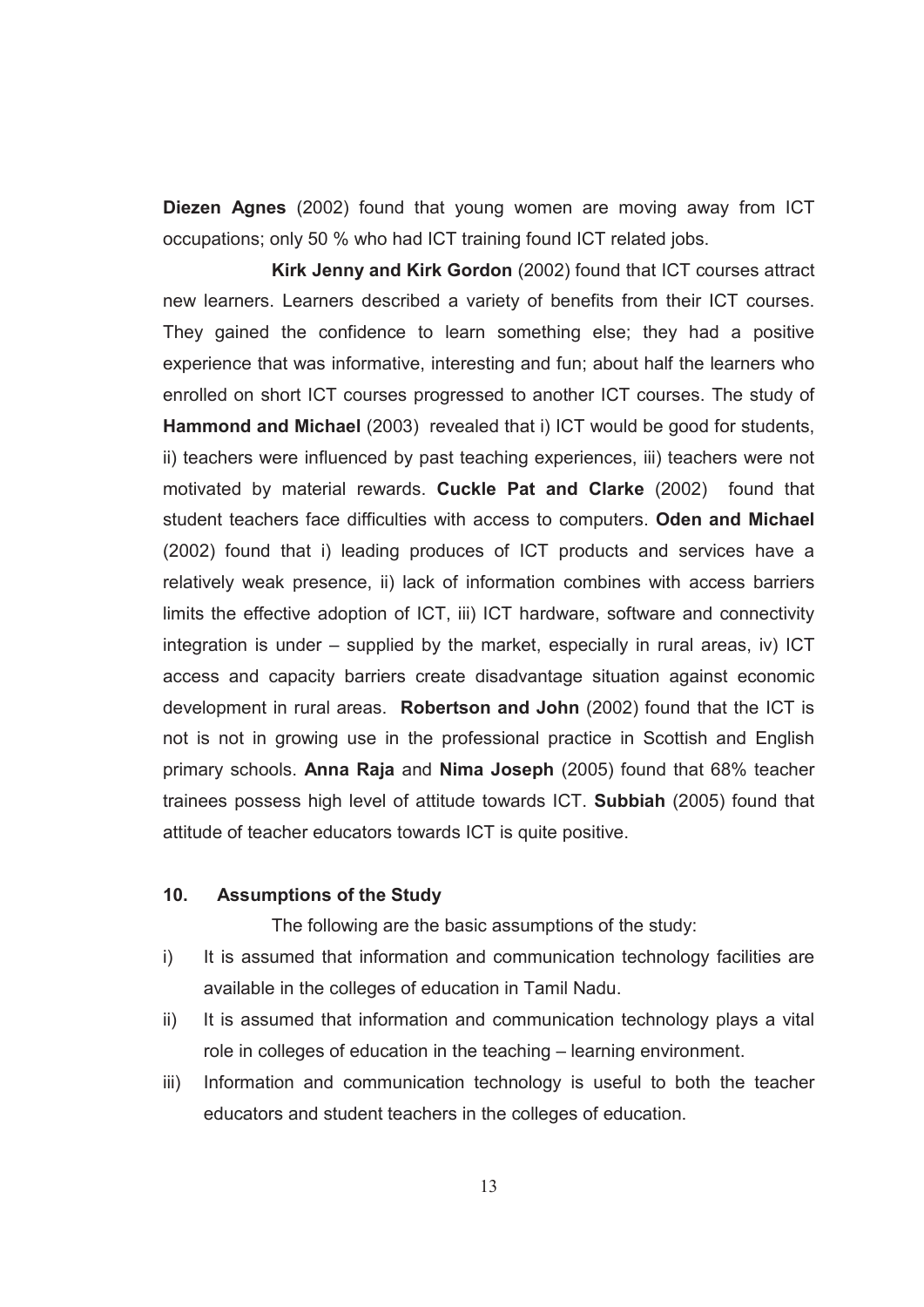- iv) The application of information and communication technology tools in the colleges of education may vary from one college of education to another college of education.
- v) Certain teacher educator and student teacher related variables and institutional variables create variation in the five aspects of information and communication technology.

## **11. Hypotheses of the Study**

The following are the major hypotheses of the study:

- 1) Information and communication technology is available to a greater extent in the colleges of education.
- 2) Teacher educators and student teachers have positive attitude towards information and communication technology.
- 3) There exists greater information and communication technology awareness among teacher educators and student teachers.
- 4) Internet services are utilized to a greater extent by the teacher educators and student teachers.
- 5) Teacher educators and student teachers experience problems to a greater extent while utilizing internet services.
- 6) ICT availability, ICT awareness, ICT attitude, internet utilization and problems while making use of internet differ on the basis of certain institutional, teacher and student related variables.

# **12. Research Strategy**

The following research strategy is planned in the present study:

- i) Stage 1 : Problem Clarity Literature scanning is done to conceptualize the variables involved in this study and their relationships.
- ii) Stage II : Selection of Research Method An appropriate method of study for the present problem on the basis of literature review and expert opinion has been identified.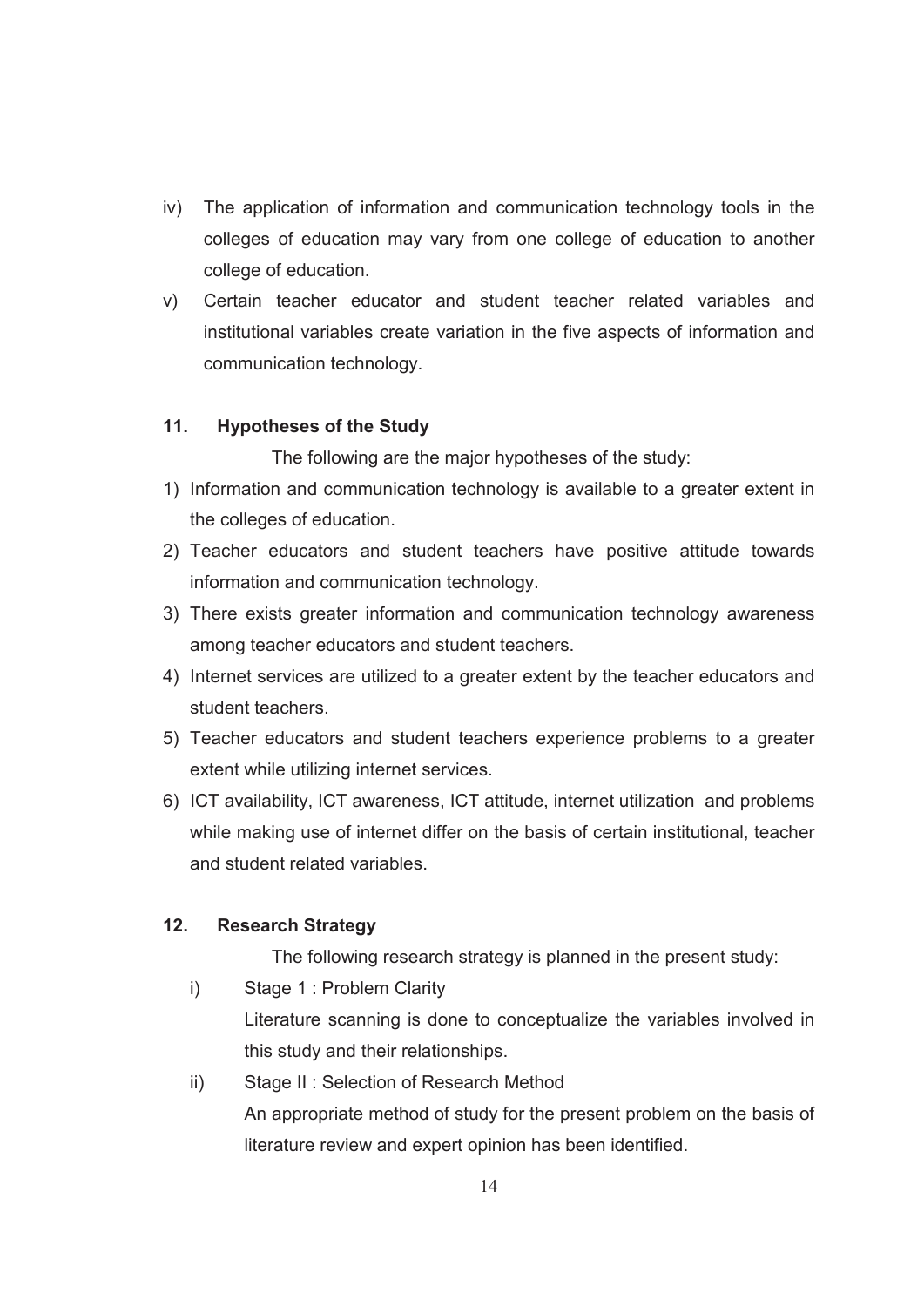iii) Stage III : Developing Research Tools

Relevant questionnaires are developed and validated to collect data from the institution, teacher educators and student teachers.

- iv) Stage IV : Selection of Colleges of Education Certain colleges of education have been selected for studying the different aspects of information and communication technology.
- v) Stage V : Fixing the Sample First of all, the target population is identified; then the size of the sample is fixed.
- vi) Stage VI : Administration of Tools and Collection of Data from the Sample.

This stage involves the administration of validated tools and collection of relevant data from the teacher educators and student teachers in the colleges of education.

The possible response errors are identified and appropriate measures are taken to control them. Further, the threats that affect the internal validity of the study are identified and appropriate measures are taken to control them.

vii) Stage VII : Data Analysis

The classified and tabulated data are analysed using appropriate statistical techniques.

viii) Stage VIII: Presentation of Results

The analysed data are presented in terms of findings.

## **13. Research Method**

 Research method is a systematic procedure through which the desired outcomes are achieved by setting up of situations in such a form that the investigator gathers information and draws conclusions on the basis of the collected data (Good, 1945).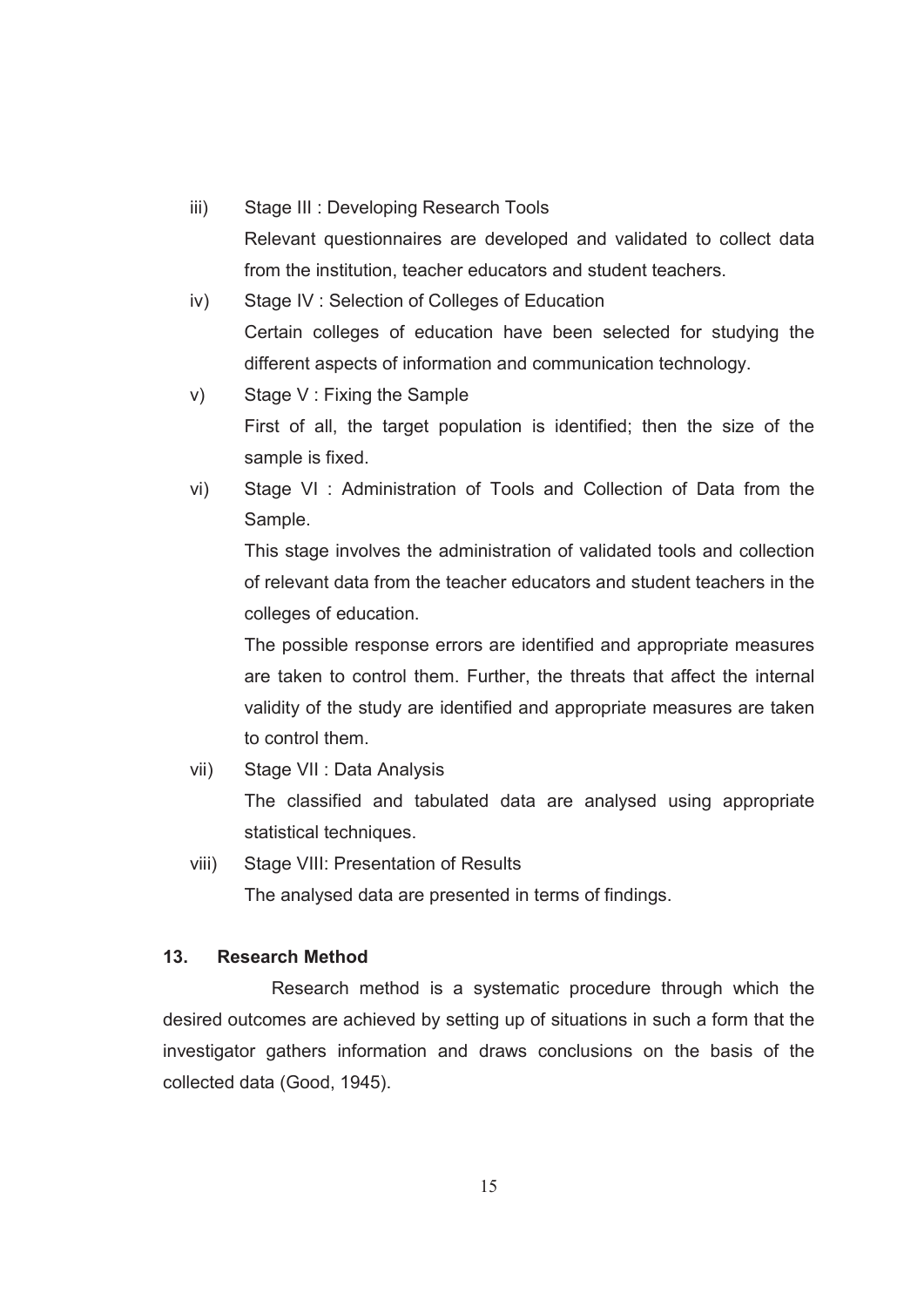In this study, survey method is considered as the appropriate method. The main purpose of selecting survey method is to study the information and communication technology in the colleges of education in Tamil nadu.

## **14. Research Tools**

 The general type of data gathering instrument used in survey research is called 'Questionnaire' through which respondents respond to statements given in the questionnaire. It is used to collect factual information from the target population. Investigators consider four basic standards of survey questionnaire. They are as follows:

- i) Mode of presentation of items in the questionnaire
- ii) Common items for all individual respondents
- iii) Ability to respond the item by the respondents and
- iv) Willing to respond the items in the questionnaire (Floyd Fowler, 1989).

 The survey research, the type of the question and mode of responding the items are important to obtain appropriate response. In the present study, close ended type of questionnaires are used as they are easy to use, score and code for analysis on a computer.

The following research tools were developed and validated:

- 1. Information and Communication Technology Availability Check-list (ICTACL)
- 2. Information and Communication Technology Awareness Scale (ICTAS)
- 3. Information and Communication Technology Attitude Scale (ICTATS)
- 4. Internet Utilization Scale (IUS)
- 5. Internet Usage Problem Check-list (IUPCL)

#### **15. Sample of the Study**

 In the present study, 16 colleges of education in Tamilnadu were selected by means of simple random sampling technique. The data were collected from the teacher educators working in the colleges of education and student teachers doing their B.Ed. course in the above colleges of education. In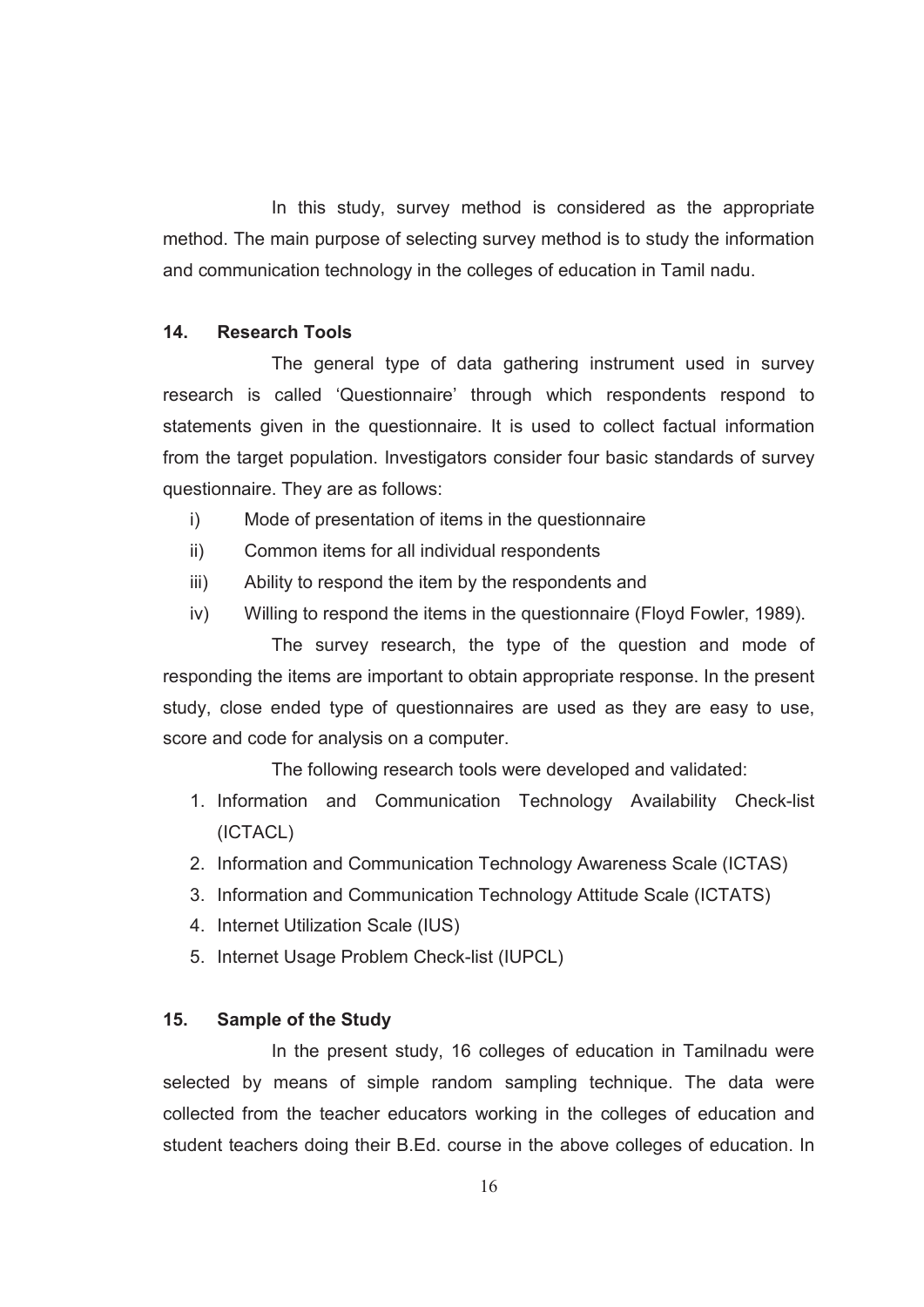each college of education, stratified random sampling technique was employed for student teacher population. Regarding teacher educators, simple random sampling technique was employed. Thus 79 teacher educators and 764 student teachers from 16 colleges of education in Tamil Nadu formed the sample of the study.

#### **16. Data Collection Procedures**

 Researchers point out that direct face to face data collection procedures are more valuable than the mailed questionnaire approach. In the present study, direct questionnaire administration approach was employed in order to ensure objective collection of data from the respondents. This is preferred because it enhances high response rate and the researcher has an opportunity to clarify the doubts raised by the respondents.

 In the process of data collection from the respondents, necessary permission was obtained from the principals of the colleges of education. Having obtained permission from the principals, the validated questionnaires were administered to the teacher educators and the students teachers of 16 colleges of education. Prior to the tool administration, proper explanations were offered by the investigator about the present investigation and the mode of responding the items in the questionnaires. The respondents were assured that the data collected would be kept in utmost confidential and would be used for statistical interpretation only. A close rapport was maintained with the respondents to create an open and friendly environment. The friendly approach in the data collection procedure would help to collect objective and valid data from the respondents. No time limit was fixed while responding the items in the questionnaires. The respondents were asked to respond all the items in the questionnaires. Thus attempts were made to collect objective data from the target group.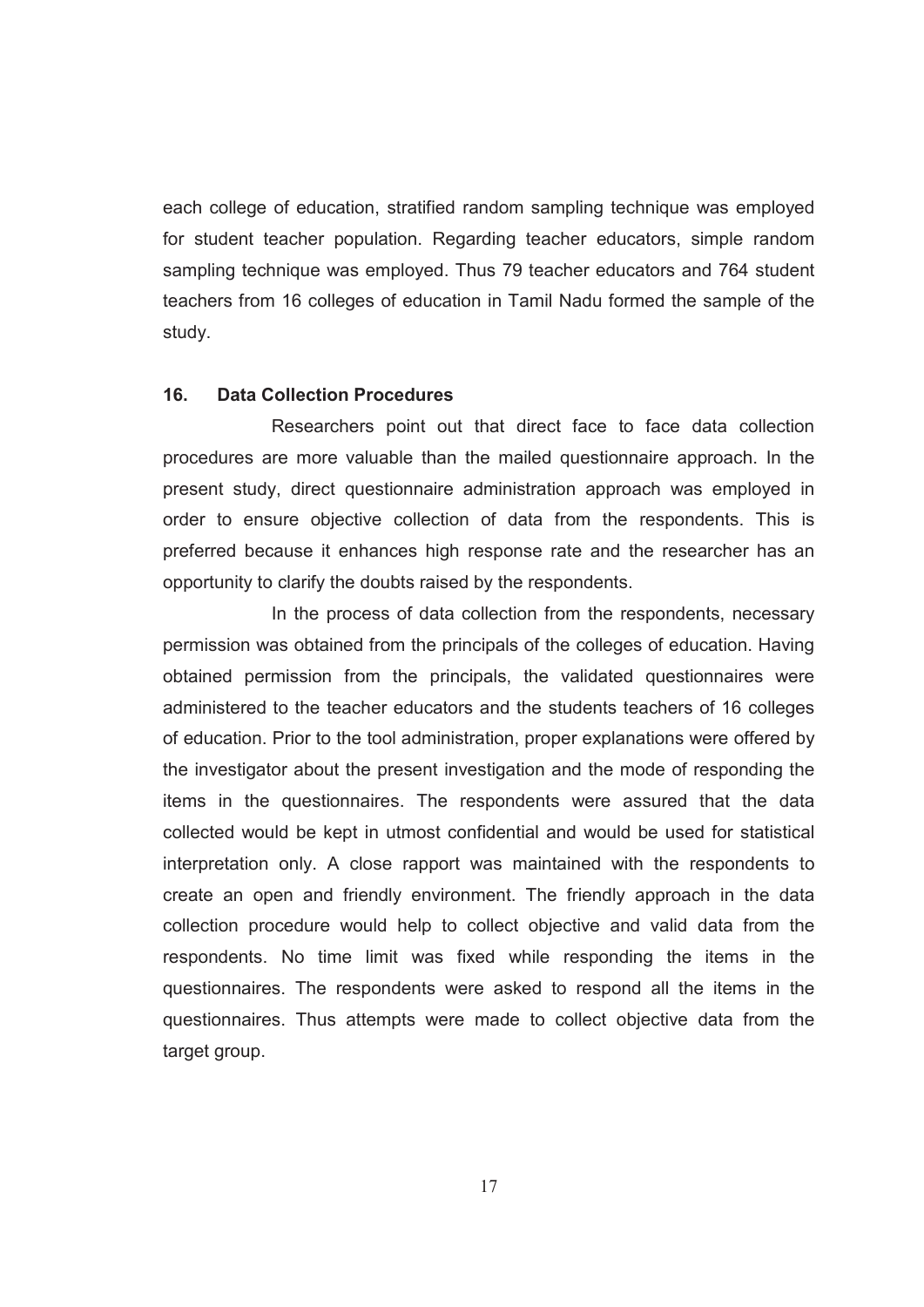# **17. Application of Statistical Techniques**

 In the process of analyzing and interpreting the data, the following statistical techniques were employed to arrive at valid conclusions after consultation with statisticians and experts in computing.

- i) Percentages were calculated to study the utilization of internet services by the teacher educators and student teachers of colleges of education.
- ii) To study the availability of information and communication technology tools, frequencies were calculated.
- iii) Mean and standard deviation (SD) scores were computed.
- iv) 't' test was used to find out the significance of difference between two means. In the case of more than two variables, 'F' test was employed.
- v) Kruskal Wallis One Way Analysis of Variance by Ranks was used to find out the difference among colleges of education in awareness, attitude, internet utilization and internet usage problem scores of information and communication technology.
- vi) Factor analysis was resorted to 'attitude' data by employing Principal Component Analysis Technique for identifying the underlying factors in the attitude scale.

# **18. Delimitations of the Study**

 Delimitations are the boundaries of the study (Best, 1992). The following are the delimitations of the study:

- 1) The study was confined only to the Government and Aided colleges of education in Tamil Nadu. The self-finance colleges of education were not at all included within the purview of the study.
- 2) Data were collected only from the regular teacher educators and student teachers of colleges of education. The student teachers of distance education modes / open university mode (Student Teachers of Indira Gandhi National Open University and Tamil Nadu Open University) were left out.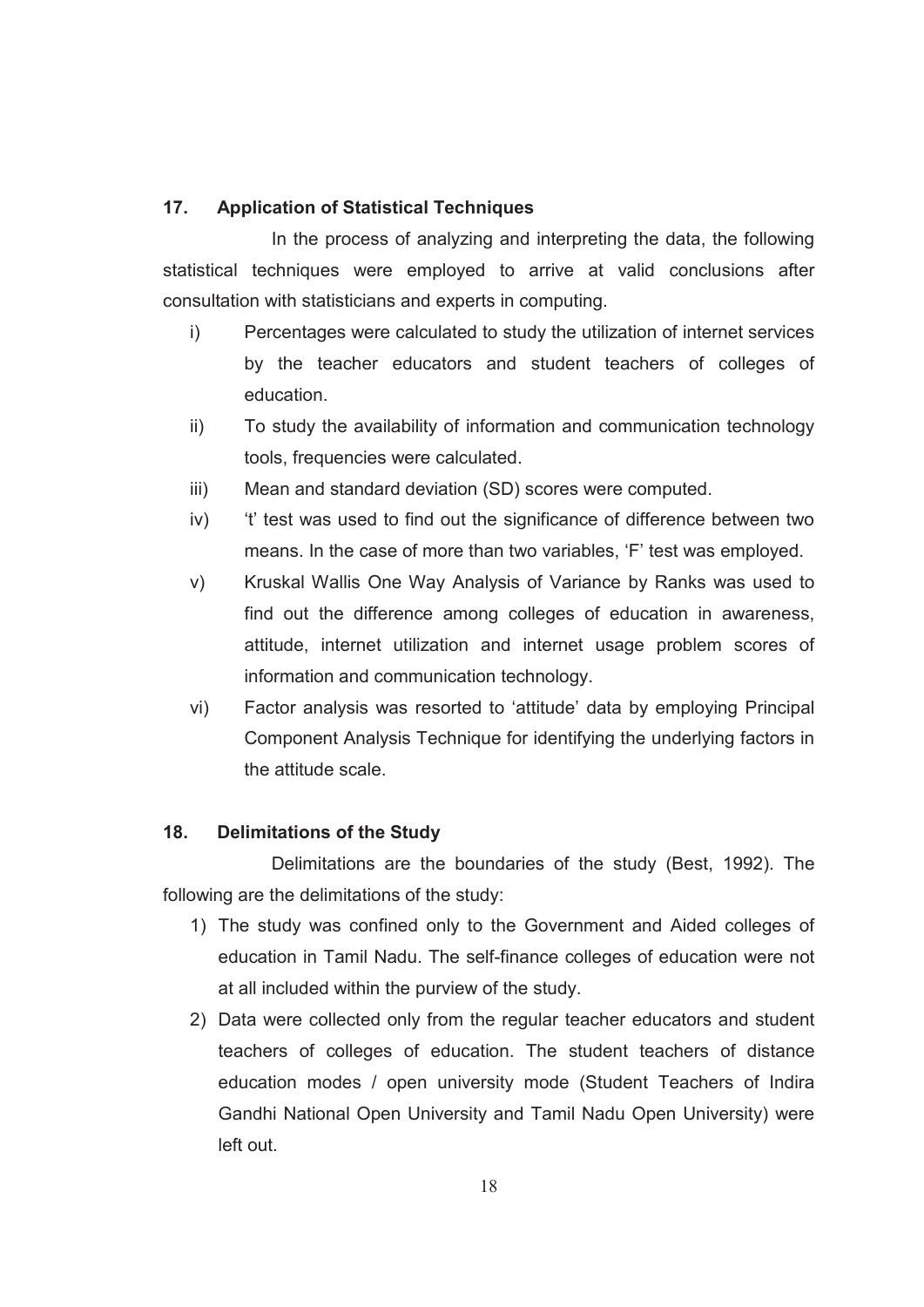- 3) Eventhough other methods are available, because of suitability, only survey method was employed and the questionnaires were used to collect data from the teacher educators and student teachers.
- 4) The university college of education and the university departments that offered B.Ed. course were not included within the limit of the present study.

#### **19. Major Findings of the Study**

The following are the major findings of the study:

- 1) There is a fair availability of ICT tools in the colleges of education. All the colleges of education have desk-top computers, but the ICT tools such as palm-top and WAN are not available in such colleges. The Lap-Top, Web-Camera and Video Phone are available only in few colleges of education.
- 2) The teacher educators and student teachers in the colleges of education have greater awareness about ICT and more favourable attitude towards ICT. Their utilization of internet services and the extent of internet utilization are not encouraging. They experience more problems while using internet.
- 3) Among the internet services, e-mail is utilized by majority of teacher educators. Next to e-mail, the www is utilized to a greater extent by the teacher educators. The overall conclusion points out that internet services are not utilized to a greater extent by the teacher educators.
- 4) The teacher educators who are classified on the basis of variables such as government and aided college teachers, men's colleges, women's colleges, co-education, male and female teacher educators, urban and rural colleges, arts, science and education faculties, teaching experience upto 10 years, 11 to 20 years and above 20 years have greater level of awareness and positive attitude towards ICT. But their internet services and the extent of internet utilization are not encouraging. They experience more problems in using internet.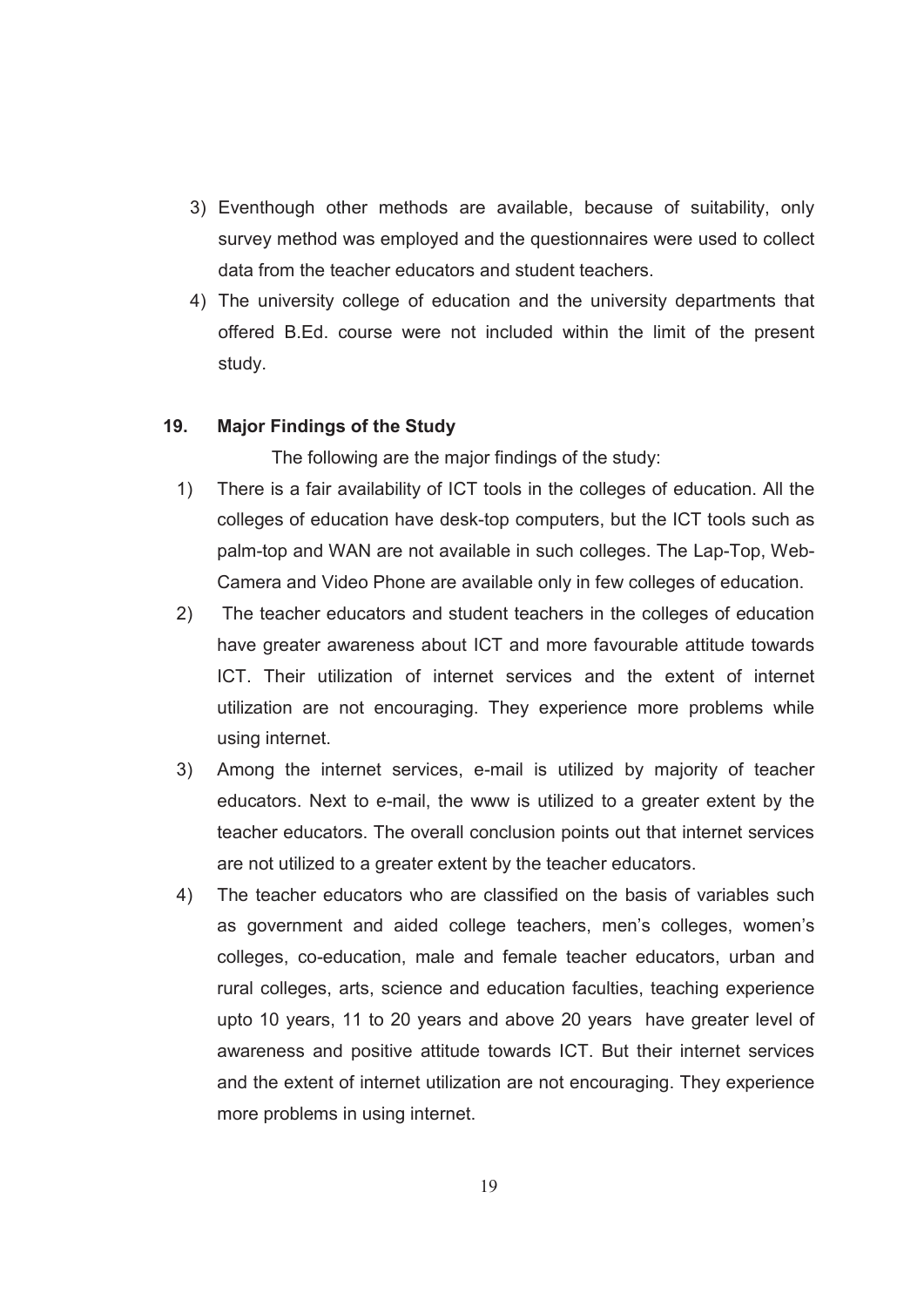- 5) The same findings are arrived at in the case of student teachers studying in the colleges of education in the five aspects of ICT.
- 6) Both e-mail and world wide web are extensively used by the student teachers. The other internet services are not utilized to a greater extent by the student teachers.
- 7) The teacher educators working in the government colleges of education have more favourable attitude towards ICT than that of the teacher educators working in the aided colleges of education. The two groups do not show any difference in ICT awareness, internet utilization, extent of internet utilization and internet usage problems.
- 8) There exists no significant difference among the teacher educators working in men's college, women's college and co-education colleges of education in the five ICT aspects.
- 9) The male and female teacher educators do not differ in the five ICT aspects.
- 10) The geographical location of the colleges of education is not a variable in influencing the five ICT aspects.
- 11) The subject discipline of teacher educators is not a variable in influencing the five ICT aspects.
- 12) The teaching experience of teacher educators is not a variable in influencing the ICT related aspects.
- 13) The student teachers studying in the government colleges have greater utilization of internet than that of the student teachers of aided colleges of education.
- 14) The women student teachers have greater ICT awareness than that of the male student teachers.
- 15) The men student teachers utilize the internet to a greater extent when compared with women student teachers.
- 16) The student teachers of urban colleges of education have more positive attitude towards ICT than that of the student teachers of rural colleges of education.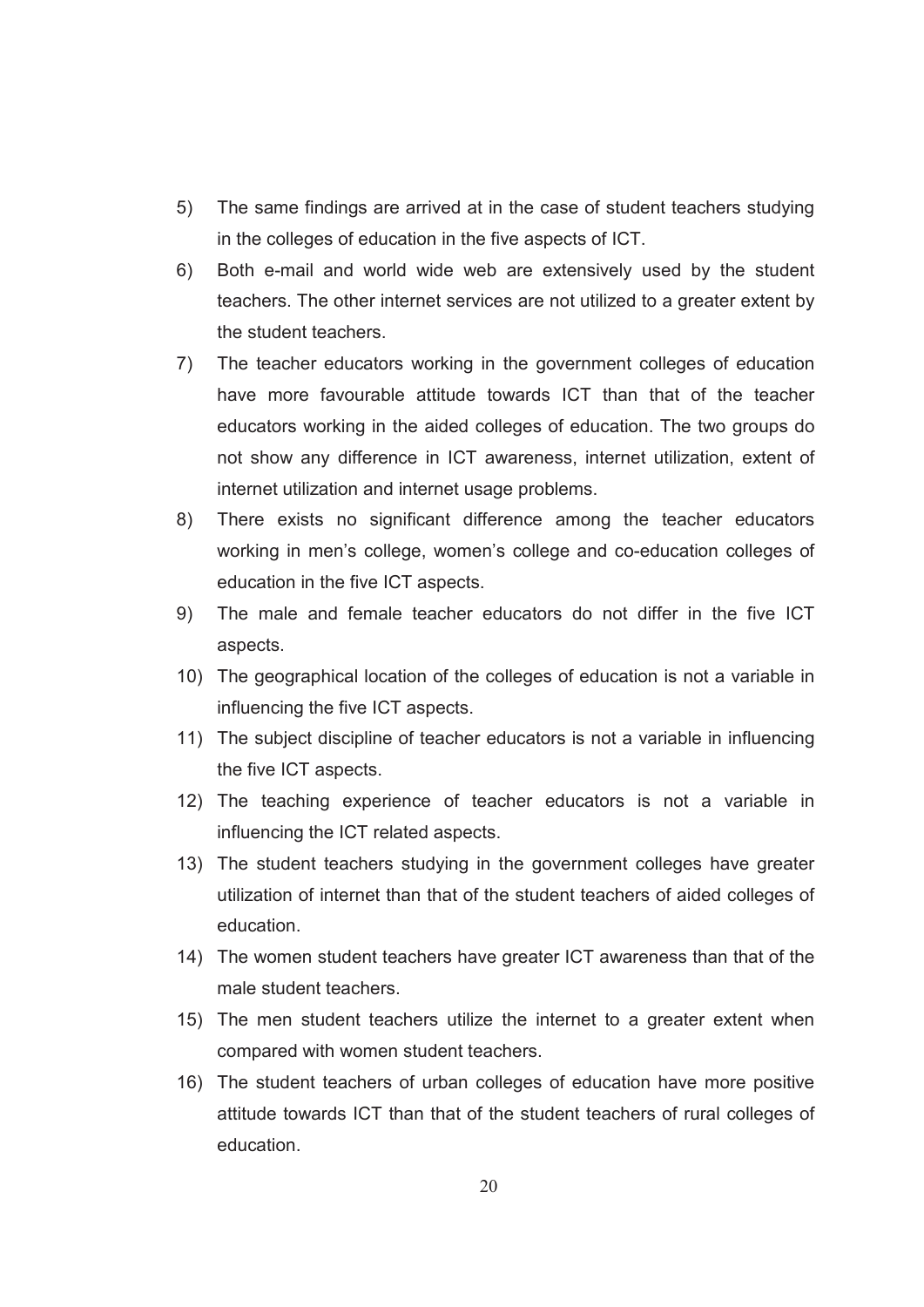- 17) The student teachers of science faculty have greater ICT awareness than that of the student teachers of arts faculty.
- 18) The student teachers of literature discipline use more internet services and they use the internet to a greater extent when compared with the student teachers of science discipline.
- 19) The colleges of education differ among themselves on the basis of the ICT awareness and ICT attitude of teacher educators.
- 20) The colleges of education do not differ among themselves in utilizing internet and experiencing internet problems by the teacher educators.
- 21) The colleges of education differ among themselves on the basis of ICT awareness and ICT attitude of student teachers, their internet utilization and the problems they face while utilizing internet.
- 22) The analysis of attitude data of both the teacher educators and student teachers reveals three significant, but independent dimensions of ICT – i) ICT mediated quality education, ii) ICT mediated educational empowerment, and iii) ICT mediated instructional effectiveness.

#### **20. Implications of the Study**

 On the basis of the outcomes of the study, the following recommendations are made :

 The present study indicates that there is a fair availability of ICT tools in the colleges of education for the teacher and learner usage. But, it is noted that tools such as palm-top computers and WAN are not available in the colleges of education. The lap-top computers, web-camera and video phone are available only in few colleges of education. The present information society warrants availability of all ICT tools in the colleges of education. Since information and communication technology is the order of the day, the educational system expects all the teachers to be well versed in the application and usage of ICT tools. For this purpose, the ICT tools must be adequately available in the teacher preparation programmes so as to enable the student teachers understand the importance of ICT tools in the teaching – learning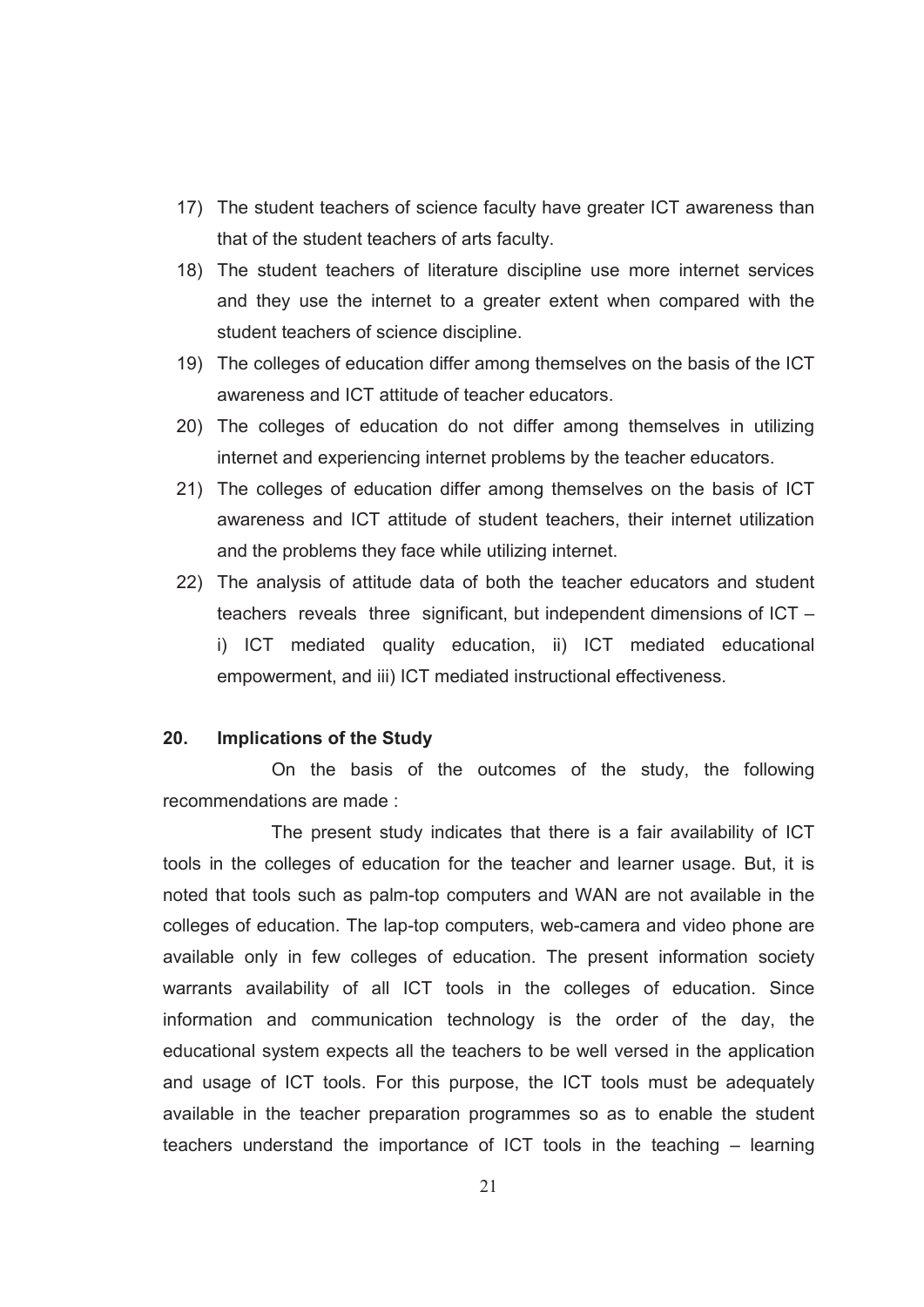process in the present competitive educational scenario. It is the responsibility of the college management and the government to purchase such ICT tools for the colleges of education and make the ICT laboratory of each college of education viable and strong. No doubt, availability of ICT tools in the colleges of education may facilitate greater application of such ICT tools in the teaching – learning process. Therefore, it is recommended that the government should allocate adequate financial resources for the purchase of such ICT tools which have not been purchased by the colleges of education so far. The government should come out with a technology policy in this regard in order to strengthen the ICT base of the colleges of education. Such a bold step on the part of the government may lead to better instructional delivery in the teacher preparation programme.

 The private college management on their part, should take measures to strengthen the ICT laboratory of the college. They should find out ways and means for the purchase of those ICT tools which have not been purchased so far. In the event of financial burden for the colleges, the help and cooperation of the Parent – Teacher Association may be sought to raise funds for the purchase of such tools.

 The present study reveals the greater ICT awareness and ICT attitude shown by the teacher educators and student teachers in the colleges of education. This indicates the fact that the importance of ICT is realized by the general academic community in recent times. ICT is the order of the day. ICT revolution is found out in all the parts of the world. It pervades all walks of human life. It is proved beyond doubt that ICT has accelerated the process of socioeconomic development in the country. Hereafter, the development of a country may be measured in terms of ICT development. In education, ICT ensures optimum result in the teaching – learning process and the management of institution, through e-governance. Therefore, the favourable and positive attitude developed by the teacher educators and student teachers must be consolidated and further strengthened. The ICT awareness that they have developed, must be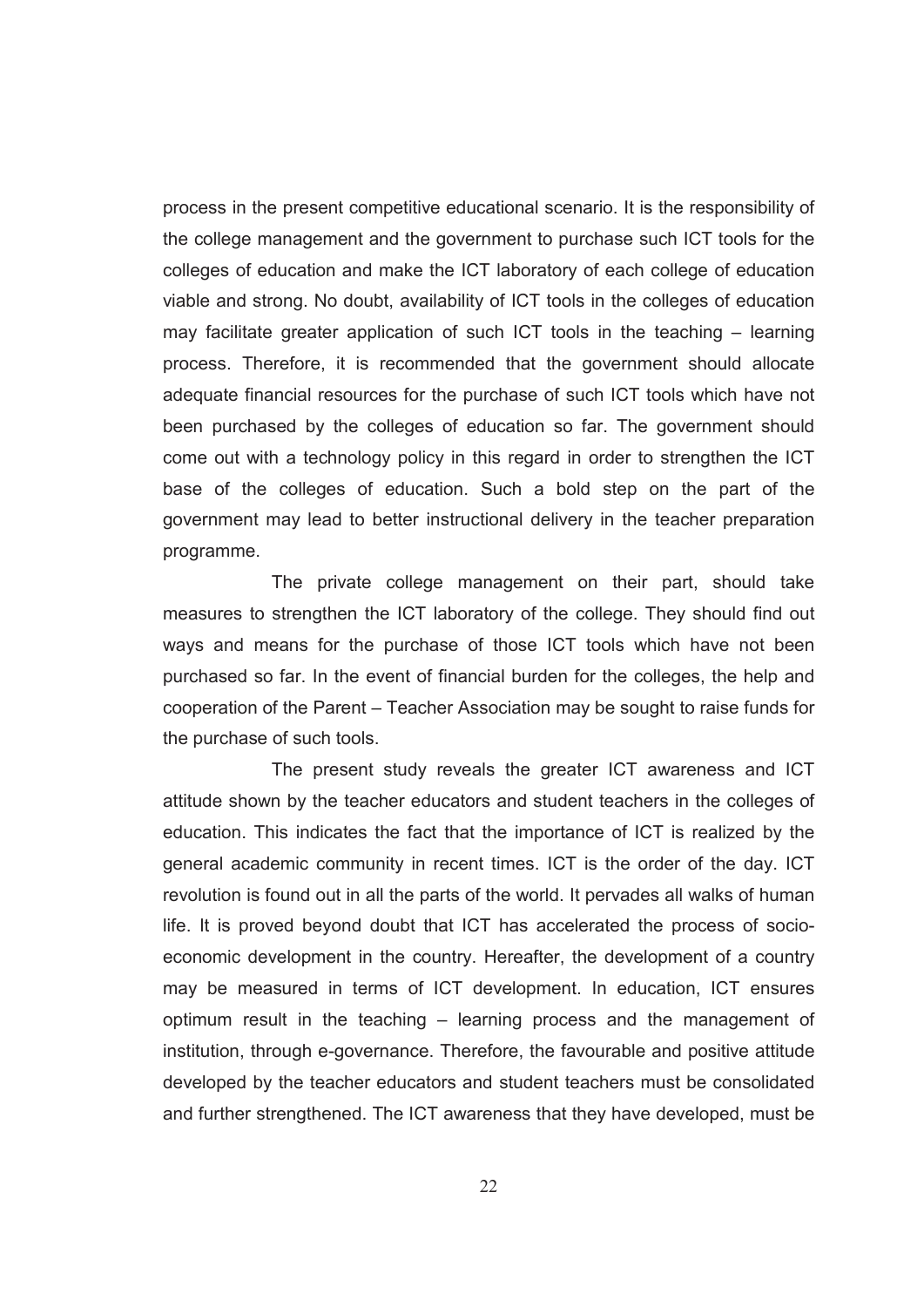consolidated through organizing conferences, seminars, debates and other cocurricular means.

 The present study indicates the lesser utilization of internet by the teacher educators and student teachers. Internet plays a very crucial role in the teaching – learning process at higher education level. The present web-based learning and on-line learning are possible only through internet. Through internet services, the teacher educators and student teachers may contact any person in the world for exchange of information. Since the internet possesses a repertoire of knowledge, it is more beneficial for the learners and teachers to acquire desired knowledge and update their knowledge in order to cope with scientific and technological advancement. The present globalization warrants greater utilization of ICT by the teachers and learners. The present educational system is moving towards virtual environment. Learning takes place anywhere as a result of internet. Instruction has become more individualized rather than mass centred due to internet revolution. Therefore, the teacher educators who have lesser opportunity to make use of internet services should be trained in the usage of internet services.

 The University Grants Commission of India has given bigger thrust in its X Plan for greater use of internet. In its communication dated August 12, 2003, it has requested the Academic Staff Colleges in India to organize refresher and orientation courses exclusively on ICT in order to create among teachers 'Internet literates' as well as 'persons familiar' with use of various tools to create e-content "assemblers" and "creators". The facilities extended by the Academic Staff College should be utilized by the teacher educators. They should enthusiastically participate in the programmes organized by the Academic Staff College so as to develop skills and competencies in handling internet services.

 Internet plays a significant role in research. Almost all researchers use internet for their research purpose. Such researchers require continuous retraining related to internet. Special training programmes may be organized either by the University Departments or by the Academic Staff Colleges to impart training in handling internet services. This type of training may strengthen the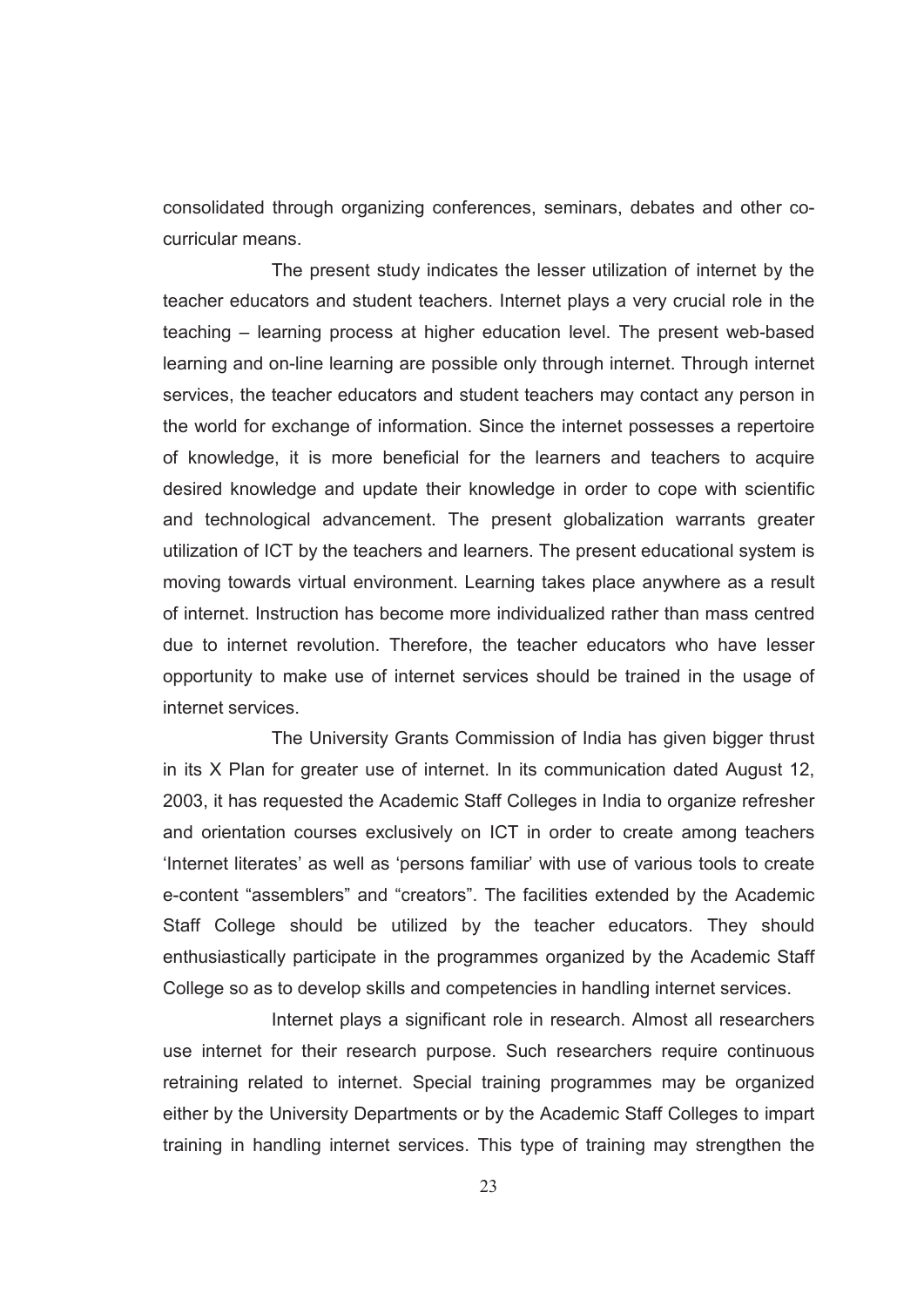research base of the universities. The UGC may provide financial resources for the conduct of such training programmes. For the benefit of student community, the UGC may arrange training programmes on internet.

 Human – internet interaction is available to everyone regardless of ability or disability. The recent wireless communications enable the communication between any two wireless devices and from one wireless device to many such devices. This facility helps researchers, scholars and teachers save their precious time and energy. It is recommended that the colleges are advised to avail this sort of facilities for the benefit of teachers and students.

 At present, students are connected through internet and one can listen to the classes over thousands of kilometers through wide area network. Many institutions offer classes through on-line. A personal computer with internet collection is enough to get into this on-line classes. This facility may help those who want to continue their studies further at their own time and place.

 The National Council for Teacher Education (NCTE), a statutory body established by an act of Parliament, has the madate to plan and co-ordinate development of teacher education in the country. The NCTE plays a catalytic role in improving the quality of teacher education. Recently, the NCTE has made information and communication technology literacy a compulsory component of the secondary pre-service teacher education. With the implementation of this decision, students of B.Ed., B.P.Ed., M.Ed., and M.P.Ed., will acquire ICT literacy and experience of preparing lesson plans in multimedia, accessing off-line resources, document creation and of communication using e-mail etc. For all these to happen, it will be essential that teacher educator himself/ herself is an ICT literate and feels confident in using ICT in teacher education.

 In order to help teacher educators in becoming ICT literates, the NCTE has developed a self – learning CD-ROM. The ICT literacy CD-ROM has been produced with English and Hindhi commentaries. In addition, the NCTE has produced several other CD-ROMs, particularly, for education in human values. When the teacher educators become ICT literates, they would be able to use the rich digital resources on teacher education. On-line resources can be accessed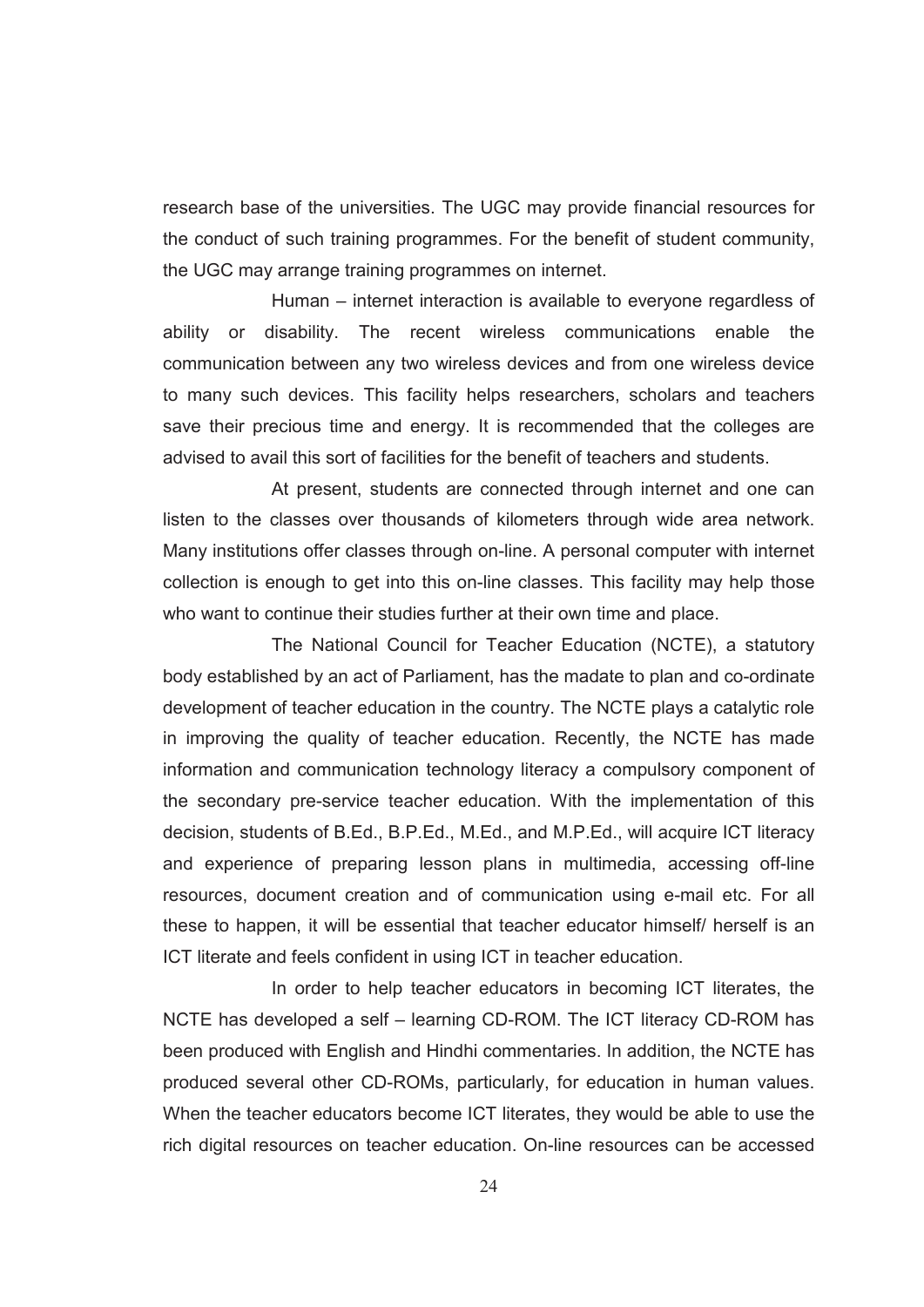from the NCTE website, http//www.ncte.in.org. The NCTE is giving to its recognized teacher education institutions off-line digital resources on CD-ROMs.

 In order to provide hands – on experience on use of its CD-ROMs, one day ICT awareness camps for teacher educators are being organized by the NCTE throughout the country. These camps are planned to cover teacher education institutions by arranging them in clusters. From each cluster of teacher education institutions, the principals and one teacher from each institution are invited to attend the one-day camp. The teacher educators may be deputed to such hands – on experiences organized by the NCTE.

 The present study reveals that teacher educators working in the government colleges of education have more favourable attitude towards ICT than that of the teacher educators working in the aided colleges of education. Moreover, the study reveals that the student teachers of government colleges have greater internet utilization than that of the student teachers of aided colleges of education. The authorities of the aided colleges should make note of this fact and they should initiate measures to develop ICT attitude among the teacher educators. There is a notion in the academic circle that the authorities of the aided colleges do not want to depute their staff for such ICT based programmes. Perhaps this may be the reason for their lesser attitude towards ICT when compared with the teacher educators of Government Colleges of Education. A management philosophy with flexibility and human relations approach may be followed in such aided colleges. The teacher educators may be encouraged to contribute their share to ICT world by means of attending and participating in conferences, seminars and symposia. Such a step on the part of the management may keep the teacher educators of aided colleges of education at par with the teacher educators of government colleges of education as far as ICT attitude is concerned.

 The authorities of the aided colleges of education should create internet facilities in their institutions so as to enable the student teachers make use of internet to a greater extent. The internet facilities available in the aided colleges of education may be provided to the student teachers during lunch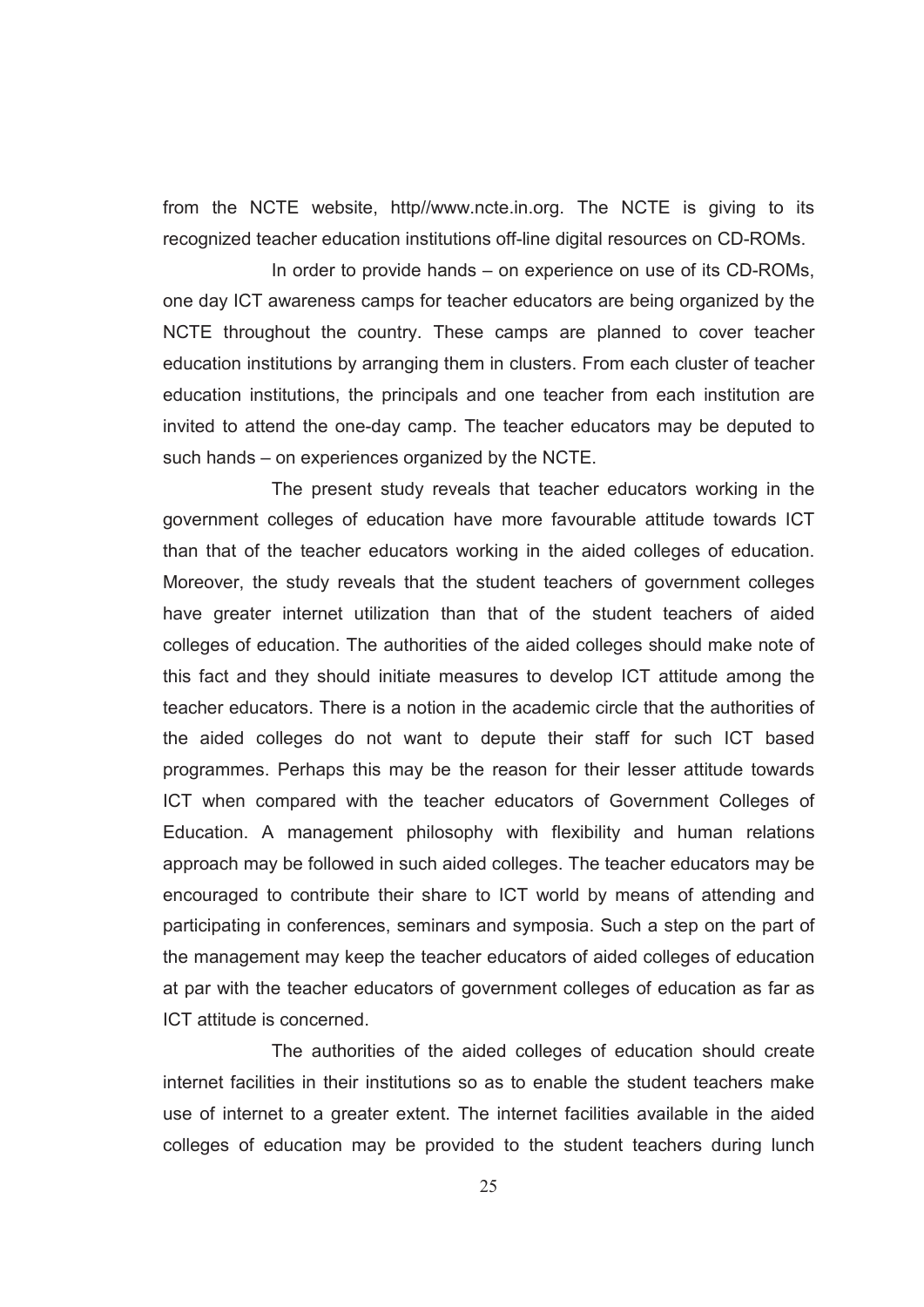interval and holidays. The aided college authorities should initiate measures in this direction.

 The study reveals that the women student teachers have greater ICT awareness than that of the men student teachers. But the men students utilize the internet to a greater extent than their counterparts. The parents of the women student teachers should understand the importance of computer literacy in modern times. The womenfolk must be encouraged to attain computer literacy from social point of view. The computer literacy will definitely help the womenfolk develop individuality, self-confidence and economic self-reliance. Therefore, the parents of the women teacher educators should take steps in this direction. The women student teachers may be encouraged to make use of internet during evening times, by ignoring the unwanted societal norms. Such a step on the part of the parents may lead to greater involvement of women student teachers in the net based activities. A support from home will certainly lead to greater utilization of internet by the women student teachers.

 The study reveals more positive ICT attitude shown by the student teachers of urban colleges of education than that of the student teachers of rural colleges of education. In rural areas, the ICT development is rather slow; many browsing centres are found only in urban areas. The student teachers of rural areas do not have adequate exposure to ICT unlike their counterparts. Hence a variation in the attitude is found out. The Ministry of Rural Development and the Department of Science and Technology may take steps to strengthen ICT infrastructure in rural areas. This step on the part of the government agencies may ameliorate the socio-economic conditions of the rural masses to a greater extent.

 The present study reveals many problems experienced by the teacher educators and student teachers while utilizing internet for their teaching – learning activities. The management of the college should find out ways to eliminate those problems experienced by the teacher educators and student teachers. In each college of education, a computer technician may be appointed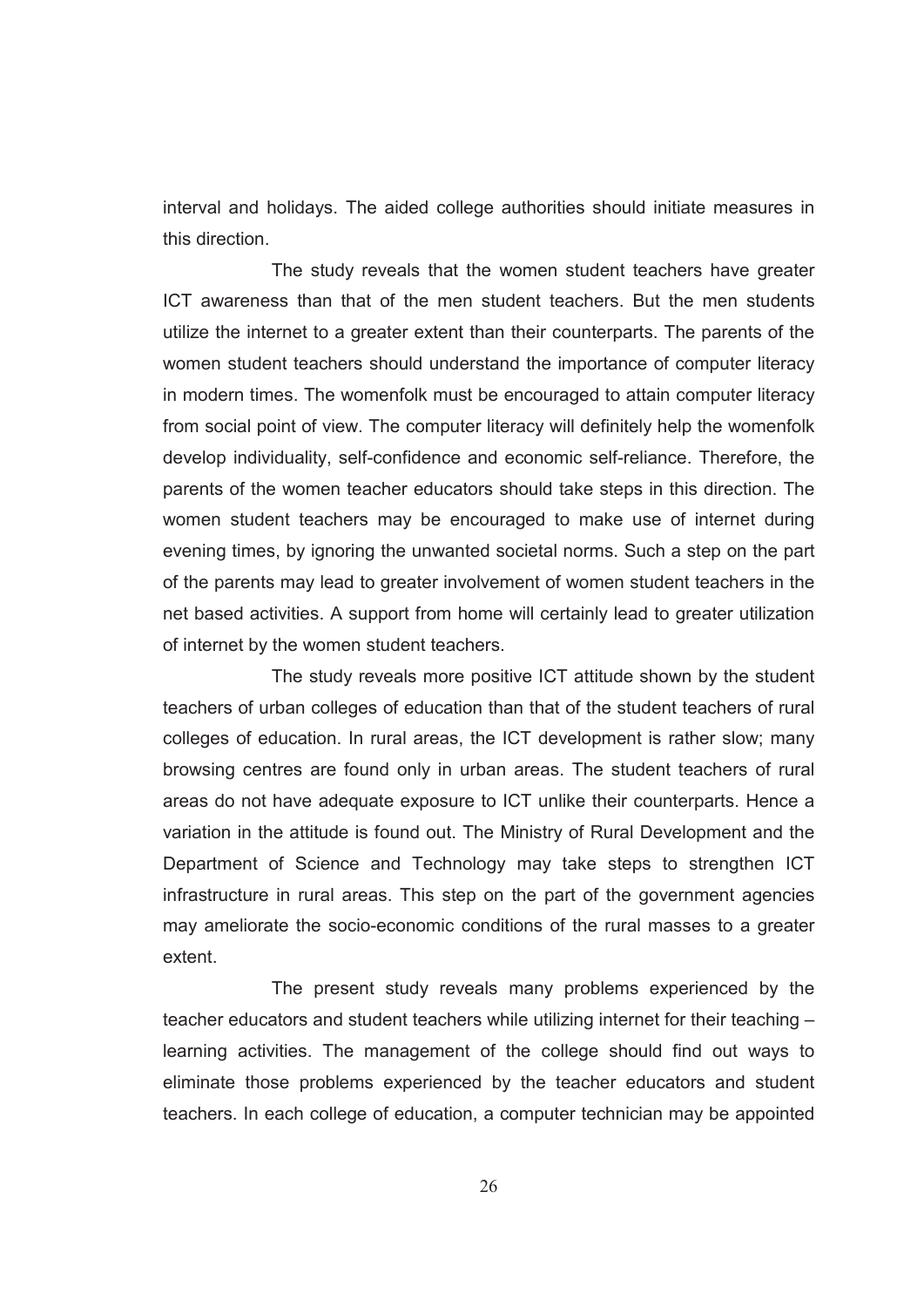to take care of the internet in the college. The UGC may provide financial sanction for the post.

 The computer literacy should be integrated in all the curricula of a university. Since internet is an indispensable and educational tool, it must find a place in all courses of study. The policy makers and curriculum planners should take appropriate measures for the integration of internet with educational system.

 The effectiveness of an educational system largely depends upon its management functioning. The integration of ICT with management may facilitate effective governance of the system. The college management may ensure better e-governance through ICT integration with educational system.

## **21. Suggestions for Further Research**

 Based on the findings, the following topics are suggested for further exploration of research activities in the area of study :

- i) In the present study, only five aspects of ICT are examined. For further research, other aspects of ICT may be included for investigation.
- ii) The universities have greater potentials for large scale application of ICT. A similar study may be replicated in universities.
- iii) The Academic Staff Colleges are organizing ICT based programmes under orientation and refresher programmes. A study may be planned to find out the effectiveness of the ICT based programmes organized by the Academic Staff Colleges in India.
- iv) The development of multimedia web-based courseware is gaining momentum in recent times. The researchers can turn their attention towards this vital area of interest. After the development of the coursewares, their effectiveness may also be examined.
- v) A global networking in wider application of ICT is a reality. As a result, individualized learning can be shared with learners in different colleges. In this context, it is possible to test the effectiveness of such networking.